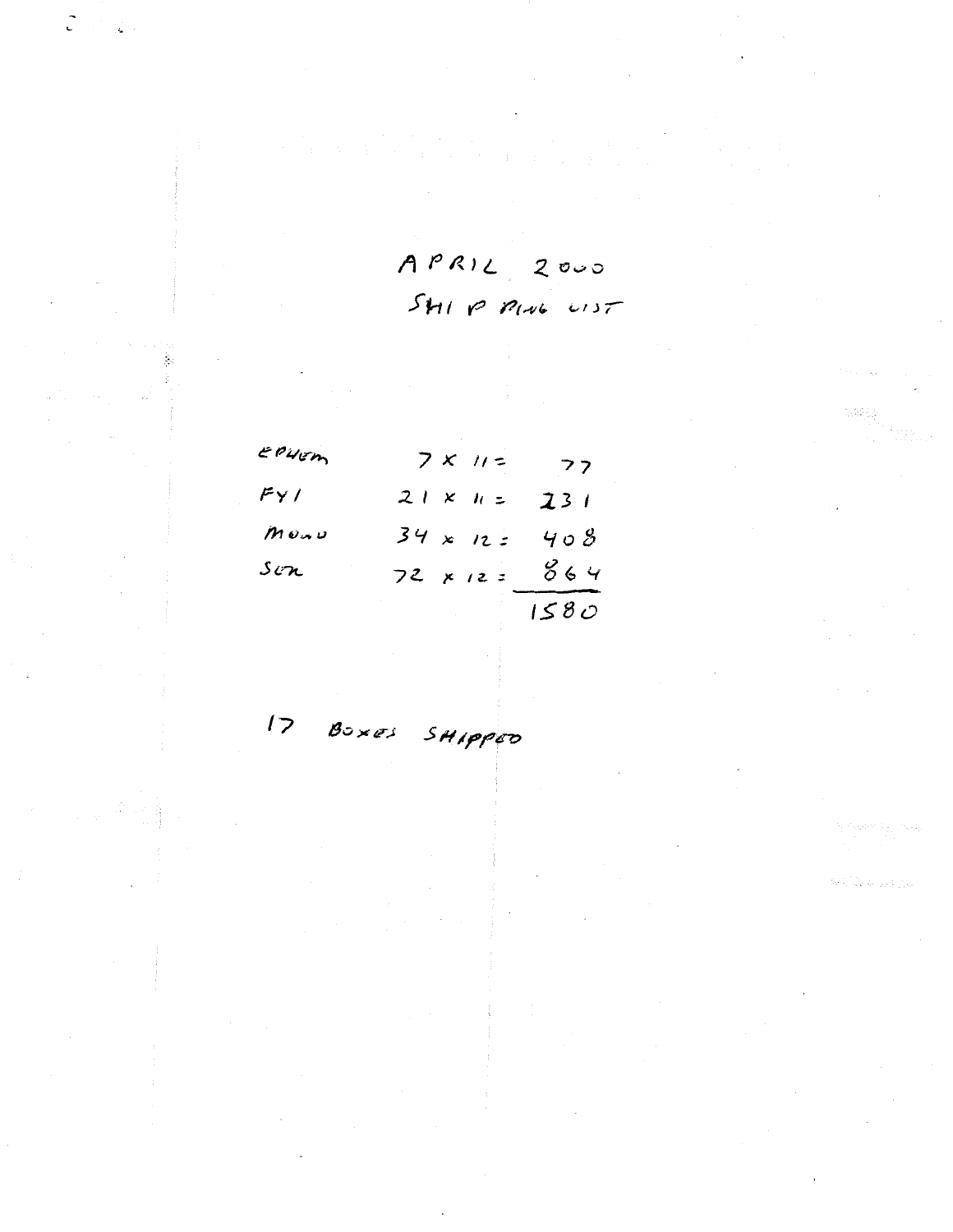## *SHIPPING LIST APRIL2000*

 $\bar{\phantom{a}}$ 

 $\mathcal{A} = \mathcal{A}$ 

÷

| A3<br>1.                | General Appropriation Bill. S.C. General Assembly                                                                  |  |  |
|-------------------------|--------------------------------------------------------------------------------------------------------------------|--|--|
|                         | Pt. 2, 2000/01                                                                                                     |  |  |
| A <sub>3</sub><br>2.    | Digest, House and Senate Bills and Resolutions. S.C. General Assembly                                              |  |  |
|                         | March 23, 2000<br>April 6, 2000                                                                                    |  |  |
| A3L524<br>8.R33         | S. C. State Register. Legislative Council                                                                          |  |  |
|                         | Vol. 24, N. 3, March 24, 2000                                                                                      |  |  |
| A4R<br>8.L33            | Legislative Update. S. C. General Assembly                                                                         |  |  |
|                         | V. 17, N. 12, March 28, 2000                                                                                       |  |  |
|                         | V. 17, N. 13, April 4, 2000                                                                                        |  |  |
|                         | V. 17, N. 14, April 11, 2000                                                                                       |  |  |
|                         | V. 17, N. 15, April 18, 2000                                                                                       |  |  |
| Ac25<br>3.S13           | The SAF Source. State Accident Fund                                                                                |  |  |
|                         | V. 5, N. 3, Spring 2000                                                                                            |  |  |
| Ag8357                  | S. C. Market Bulletin. S. C. Department of Agriculture                                                             |  |  |
| 3.M16                   |                                                                                                                    |  |  |
|                         | April 6, 2000<br>April 20, 2000                                                                                    |  |  |
| Ag8357<br>3.T51         | Tobacco Report. S. C. Department of Agriculture                                                                    |  |  |
|                         | 1999                                                                                                               |  |  |
| Ag8357M<br>3.P65        | South Carolina Produce Shippers Guide. S. C. Department of Agriculture, Marketing and<br><b>Promotion Division</b> |  |  |
|                         | 2000                                                                                                               |  |  |
| Ar795<br>3.A67-3        | Artifacts. S. C. Arts Commission                                                                                   |  |  |
|                         | April/May/June 2000                                                                                                |  |  |
| Ar795<br>3.U57          | Untitled. S. C. Arts Commission                                                                                    |  |  |
|                         | April 2000                                                                                                         |  |  |
| <b>B8595Di</b><br>3.I51 | In Brief. S.C. Budget and Control Board, Office of the Executive Director                                          |  |  |
|                         | April 2000                                                                                                         |  |  |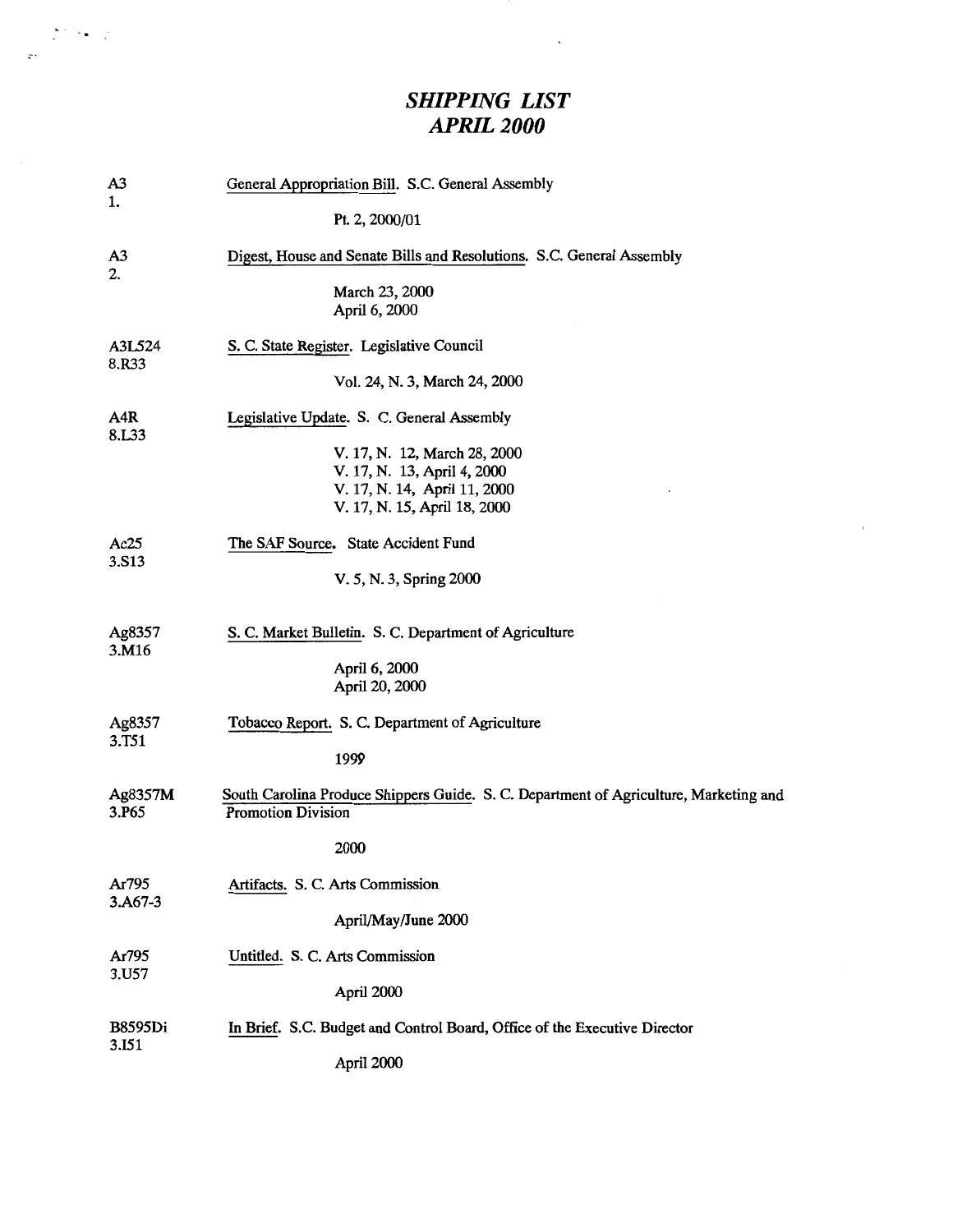| <b>B8595G</b><br>3.S82             | Success Stories. S.C. State Budget and Control Board, Office of General Services                                                                     |
|------------------------------------|------------------------------------------------------------------------------------------------------------------------------------------------------|
|                                    | November 1999<br>February 2000                                                                                                                       |
| <b>B8595H</b><br>3.H <sub>66</sub> | The HR Review. S.C. Budget and Control Board, Office of Human Resources                                                                              |
|                                    | V. 14, N. 48, Winter 2000                                                                                                                            |
| B8595In<br>3.I57                   | Insight for Benefits Administrators. S. C. Budget and Control Board, Office of Insurance<br><b>Services</b><br>April 2000                            |
| C5935Pr                            | President's Letter, Clemson University. Clemson University, Presidents Office                                                                        |
| 3.L37                              | April 6, 2000                                                                                                                                        |
| C6312G<br>3.G61                    | Grant Talk. Coastal Carolina University. Office of Grants and Sponsored Research                                                                     |
|                                    | V. 7, N. 4, April 2000                                                                                                                               |
| <b>C8174Ex</b><br>3.S35            | The Sentry. S. C. Department of Corrections, Office of Executive Affairs                                                                             |
|                                    | March/April 2000                                                                                                                                     |
| Ed8332<br>8.S24                    | Directory of South Carolina Schools. S. C. Department of Education                                                                                   |
|                                    | 1999-2000                                                                                                                                            |
| Ed8332R<br>3.M35                   | Membership Projections  and Student Counts at Selected Intervals from Birth to<br>College Entrance. S.C. Department of Education, Office of Research |
|                                    | 2000/2005                                                                                                                                            |
| Em735M<br>3.M15                    | South Carolina's Employment Trends. S. C. Employment Security Commission                                                                             |
|                                    | December 1999                                                                                                                                        |
| Em735Oc<br>3.N37                   | The Network. S.C. Occupational Information Coordinating Committee                                                                                    |
|                                    | Winter 1999-2000                                                                                                                                     |
| F5195<br>3.P55                     | Footnotes. S.C. First Steps to School Readiness                                                                                                      |
|                                    | Spring 2000                                                                                                                                          |
| G7461HD<br>3.D <sub>22</sub> -2    | South Carolina DD Frontline: A Newsletter from the Developmental Disabilities Council. Office<br>of the Governor                                     |
|                                    | V. 2, N. 1, Spring 1998<br>V. 4, N. 10, Spring 2000                                                                                                  |
| G7461HRS<br>8.M45                  | S. C. Minority Business Directory. Office of the Governor                                                                                            |
|                                    | 2000                                                                                                                                                 |

 $\label{eq:1} \begin{split} \mathcal{L}^{(1)}(X) &\stackrel{\text{def}}{=} \mathcal{L}^{(1)}(X) \otimes \mathcal{L}^{(1)}(X) \otimes \mathcal{L}^{(1)}(X) \otimes \mathcal{L}^{(1)}(X) \otimes \mathcal{L}^{(1)}(X) \otimes \mathcal{L}^{(1)}(X) \otimes \mathcal{L}^{(1)}(X) \otimes \mathcal{L}^{(1)}(X) \otimes \mathcal{L}^{(1)}(X) \otimes \mathcal{L}^{(1)}(X) \otimes \mathcal{L}^{(1)}(X) \otimes \mathcal{L}^{($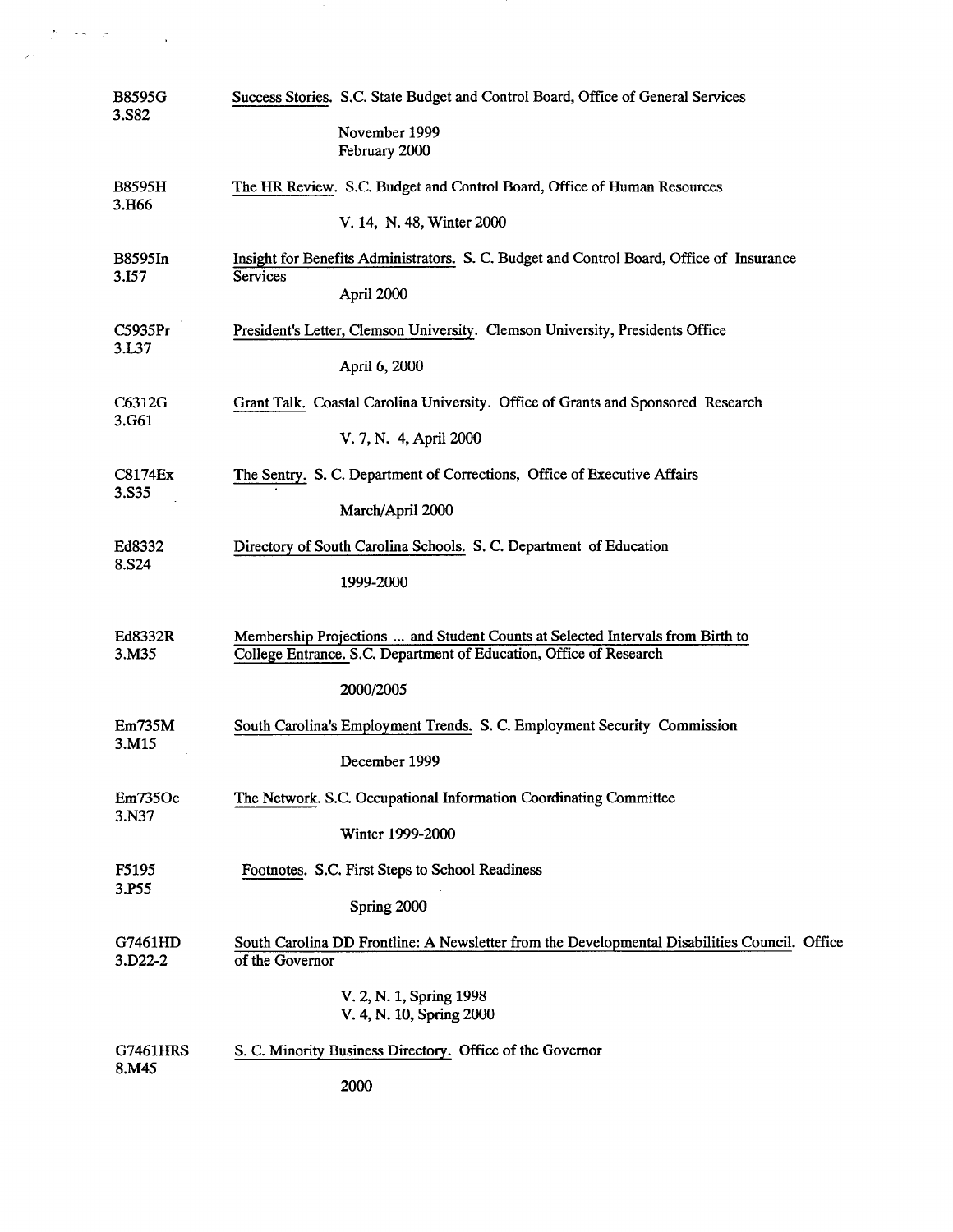| H3496 Commu<br>3.N38      | Newsletter. S. C. Department of Health and Environmental Control, Division of<br><b>Communication Resources</b>                       |  |
|---------------------------|---------------------------------------------------------------------------------------------------------------------------------------|--|
|                           | V. 11, N. 4, April 2000                                                                                                               |  |
| <b>H3496ELCC</b><br>3.H19 | Hazardous Waste Activities Reported in South Carolina for  S.C. Bureau of Land and<br>Waste Management, Compliance Monitoring Section |  |
|                           | 1997                                                                                                                                  |  |
| <b>H3496ES</b><br>3.H19   | Hazardous Waste Activities Reported in South Carolina for  S. C. Department of Health and<br><b>Environmental Control</b>             |  |
|                           | 1997                                                                                                                                  |  |
| J8987B                    | South Carolina Bench Book for Magistrates and Municipal Judges. Judicial Department of S. C.                                          |  |
| 2.1127<br>1990            | March 23, 2000 (Revision)                                                                                                             |  |
| J8987C<br>3.E93-2         | South Carolina Judicial Branch Executive Summary. Judicial Department of S.C., Court<br>Administration                                |  |
|                           | 1998/99                                                                                                                               |  |
| J8987S<br>6.R85           | South Carolina Court Register. Judicial Department of S.C.                                                                            |  |
|                           | March 20, 2000 (Revision)                                                                                                             |  |
| L114C<br>3.C44            | South Carolina Chiropractic News. S. C. Board of Chiropractic Examiners                                                               |  |
|                           | March 2000                                                                                                                            |  |
| L114F<br>3.F46            | South Carolina Fire and Life Safety News. S. C. Division of Fire and Life Safety                                                      |  |
|                           | V. 6, N.1, Spring 2000                                                                                                                |  |
| L114Lon                   | Board News. S. C Board of Long Term Health Care Administrators.                                                                       |  |
| 3.B51                     | April 2000                                                                                                                            |  |
| L114LOP                   | South Carolina Oshagram. S. C. Office of Occupational Safety and Health. Office of Public<br>Information                              |  |
| 3.074                     | March 2000                                                                                                                            |  |
| <b>L114PR</b><br>3.R31-3  | S. C. Real Estate Commission News. S. C. Real Estate Commission                                                                       |  |
|                           | V. 6, N. 1, April 2000                                                                                                                |  |
| L6165<br>3.P81            | South Carolina Public Library Annual Statistical Summary. S. C. State Library                                                         |  |
|                           | FY 99                                                                                                                                 |  |

,

 $\mathcal{F}(\mathcal{C})$ 

 $\mathcal{L}_{\mathcal{A}}$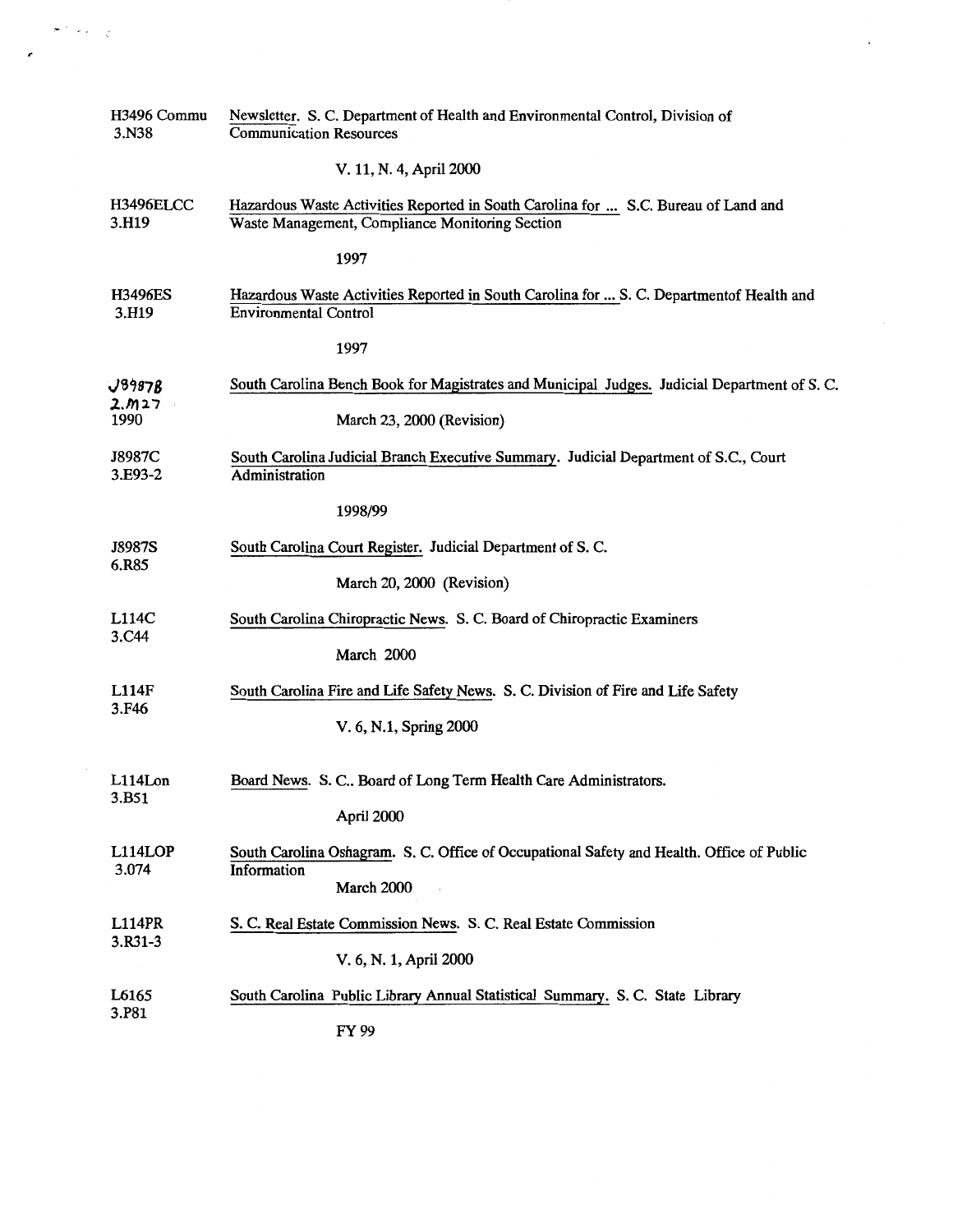| <b>M3385U</b><br>3.P17 | Patriot Digest. Francis Marion University                                                                              |
|------------------------|------------------------------------------------------------------------------------------------------------------------|
|                        | March 31, 2000<br>April 15, 2000                                                                                       |
| M5283                  | Statistical Bulletin. S. C. Department of Mental Health                                                                |
| 3.S71                  | March 2000                                                                                                             |
| P2375M<br>3.T61        | South Carolina Travel Barometer. S. C. Department of Parks, Recreation & Tourism, Office of<br><b>Market Research</b>  |
|                        | Winter 1998<br>Spring 1999<br>Summer 1999                                                                              |
| P8385                  | Port News. S. C. State Ports Authority                                                                                 |
| 3.P56                  | March 2000<br>April 2000                                                                                               |
| P9602                  | The Safety Net. S.C. Department of Public Safety                                                                       |
| 3.S13                  | V.2, N. 2, April 2000                                                                                                  |
| P9604                  | Currently. S. C. Public Service Authority                                                                              |
| 3.C86                  | V.11, N. 13, March 29, 2000<br>V.11, N. 14, April 5, 2000<br>V.11, N. 15, April 12, 2000<br>V.11, N. 16 April 19, 2000 |
| Sol35<br>3.H85C2       | Human Services Program Quality Assurance Review, Charleston County DSS. S. C. Department<br>of Social Services         |
| Sol35<br>3.S71         | 2000<br>Statistical Report. S. C. Department of Social Services<br>October 1999                                        |
| Sol35                  | Personnel Administration Policy and Procedure Manual. S. C. Department of Social Services                              |
| 8.P43                  | 00-2 (Revision)<br>00-3 (Revision)                                                                                     |
| T7105                  | Local Government Debt Report - S. C. State Treasurer's Office                                                          |
| 3.L52                  | 1999                                                                                                                   |
| Un35Bu                 | South Carolina Economic Indicators. University of South Carolina, Division of Research                                 |
| 3.S58                  | March 2000                                                                                                             |

 $\mathcal{A}^{\text{max}}$ 

 $\mathcal{L}^{\text{max}}_{\text{max}}$ 

 $\mathcal{F}^{\text{max}}_{\text{max}}(\mathcal{L}_{\text{max}})$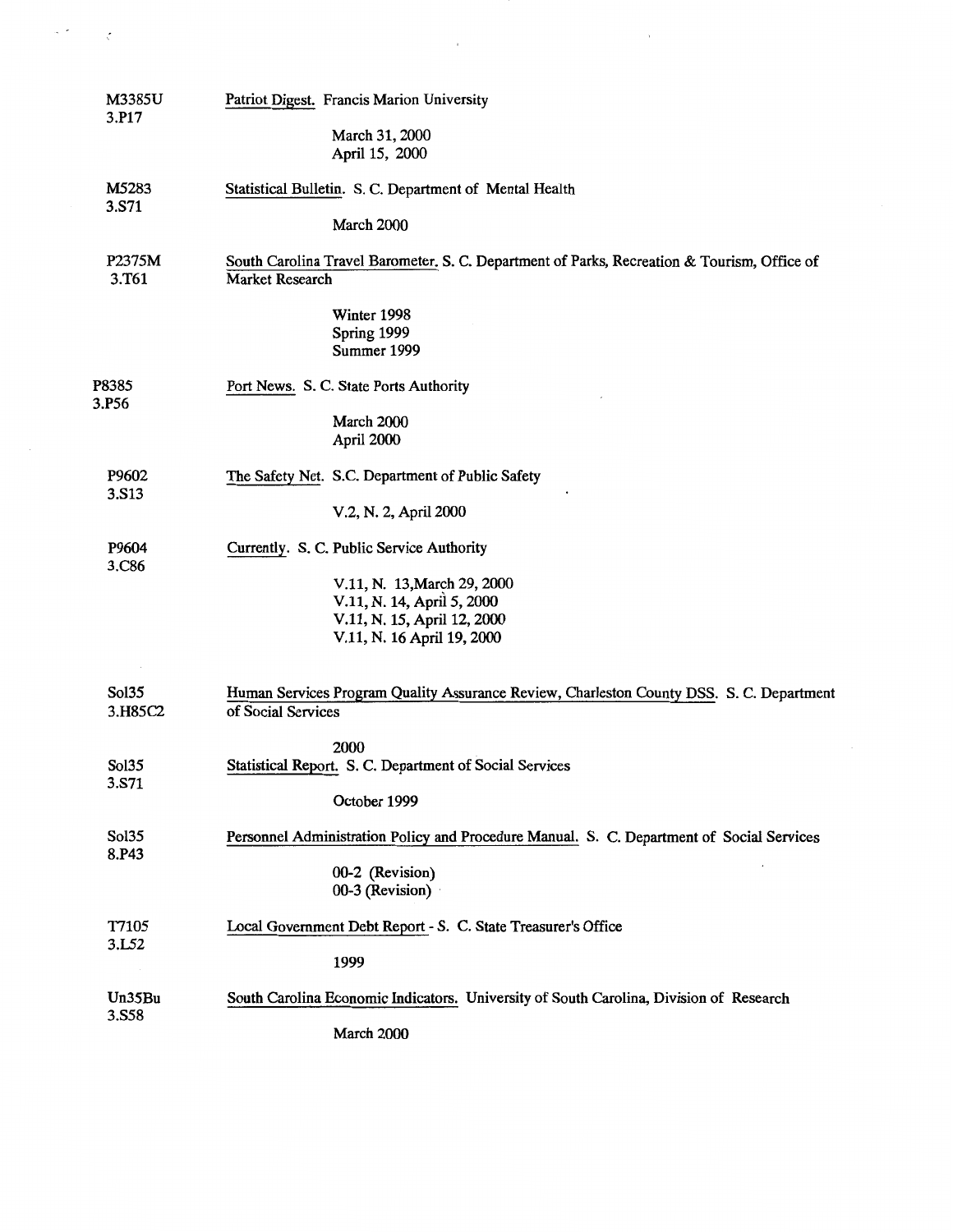| Un35Cr<br>3.N38                | Law Enforcement Census Office Newsletter. U.S.C. College of Criminal Justice                          |  |  |
|--------------------------------|-------------------------------------------------------------------------------------------------------|--|--|
|                                | V. 6, N. 1, Spring 2000                                                                               |  |  |
| Un35Li<br>3.R33                | Reflections. University of South Carolina. Thomas Cooper Library                                      |  |  |
|                                | Spring 2000                                                                                           |  |  |
| Un35MeL<br>3.C55               | Communications. U.S.C. School of Medicine, Library                                                    |  |  |
|                                | Winter 2000                                                                                           |  |  |
| Un35PublA<br>3.T <sub>45</sub> | Times. University of South Carolina. Department of University Publications Division of<br>Advancement |  |  |
|                                | April 20, 2000                                                                                        |  |  |
| Un35PubB<br>3.C35              | Centerpiece. U.S.C. Center for Bioethics                                                              |  |  |
|                                | Spring 1996<br>Spring 1997                                                                            |  |  |
|                                | Summer/Fall 1997                                                                                      |  |  |
|                                | Winter 1999                                                                                           |  |  |
| Un35PuD<br>3.H31               | Healthbeat Magazine. University of South Carolina, School of Public Health, Office of the Dean        |  |  |
|                                | Spring 2000                                                                                           |  |  |
| W7375Li<br>3.D12               | Dacus Focus. Winthrop University                                                                      |  |  |
|                                | N. 39, April 2000                                                                                     |  |  |
| T587<br>3.C55                  | S.C. Department of Transportation<br>The Connector.                                                   |  |  |
|                                | V. 14, N. 1, January-March 2000                                                                       |  |  |
|                                |                                                                                                       |  |  |

 $\mathcal{L}^{\text{max}}_{\text{max}}$ 

 $\mathcal{E}^{(2)}$  and  $\mathcal{E}^{(2)}$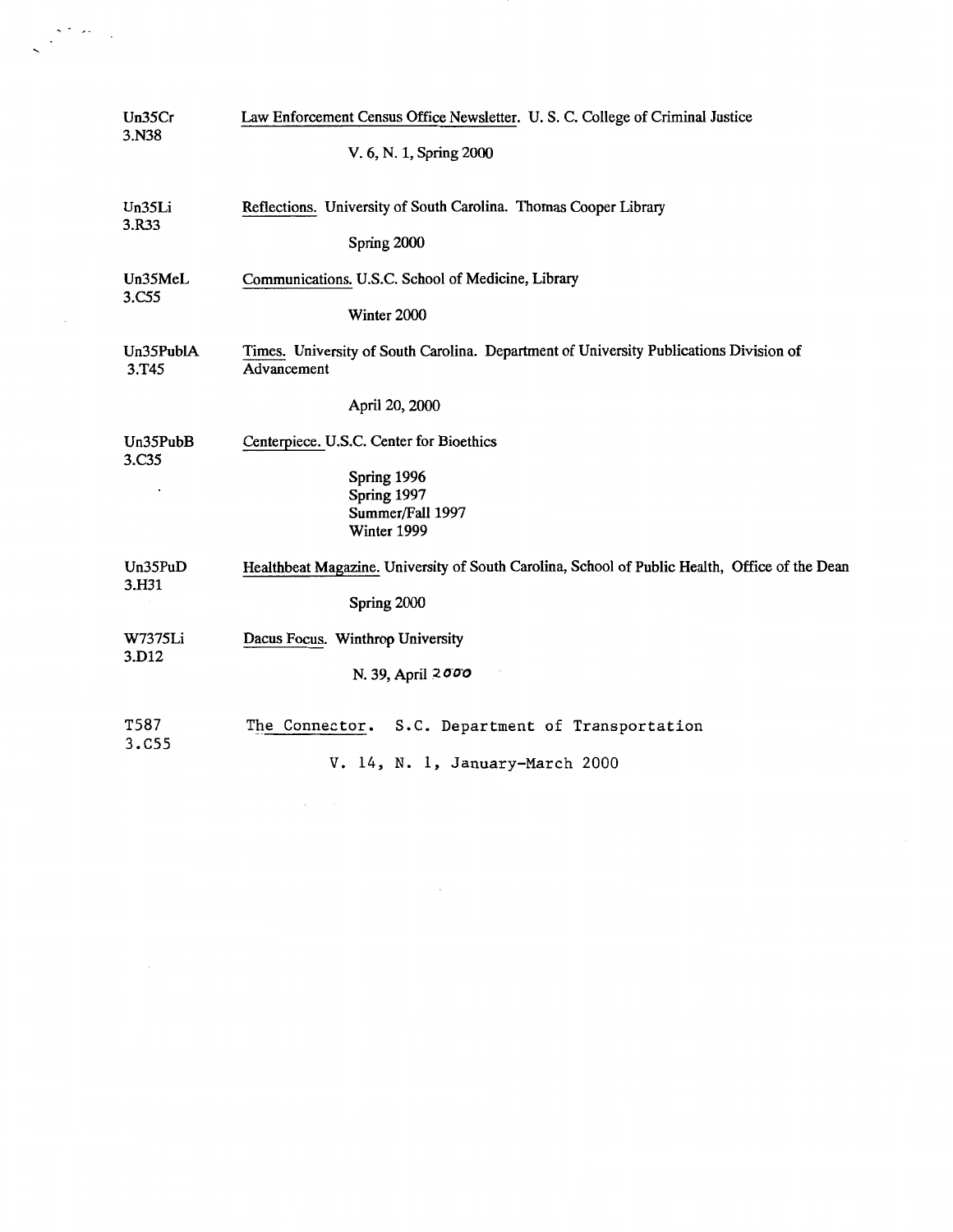|                           | <b>S.C. STATE DOCUMENTS DEPOSITORY SYSTEM</b><br>agas a ser men i capa<br>SHIPPING LIST                                                                                                                                                                                                                                                                     | <b>A3Ed832P</b><br>8.R36       | South Carolina Education Oversight<br>Committee. Parent Involvement Task<br>Force.<br>Report and recommendations to the<br>South Carolina Education Oversight<br>Committee. -- [Columbia, S.C. : The<br>Task Force, 1999]<br>1 v. (various pagings) : 28 cm.<br>"October 15, 1999."<br>Includes bibliographical refeerences.<br>Copy $1$ , Copy $2$ , Copy $3$<br>1. Education--Parent participation--<br>South Carolina. I. Title |
|---------------------------|-------------------------------------------------------------------------------------------------------------------------------------------------------------------------------------------------------------------------------------------------------------------------------------------------------------------------------------------------------------|--------------------------------|------------------------------------------------------------------------------------------------------------------------------------------------------------------------------------------------------------------------------------------------------------------------------------------------------------------------------------------------------------------------------------------------------------------------------------|
|                           |                                                                                                                                                                                                                                                                                                                                                             | Sc                             | 20000405<br>#43781871 DSCDsl                                                                                                                                                                                                                                                                                                                                                                                                       |
| A3A u255<br>$8 - 185 - 2$ | South Carolina. General Assembly.<br>Legislative Audit Council.<br>Report to the General Assembly: a<br>review of the Human Affairs<br>Commission's hiring practices and<br>timeliness of investigations. --<br>Columbia, S.C. : South Carolina<br>Legislative Audit council. [2000]<br>vi, 16, [6] p. : col. ill. ; 28 cm.<br>"March 2000."<br>"LAC/99-4." | As 357<br>2.A36                | South Carolina agriculture. --<br>Columbia, S.C. : South Carolina<br><b>Department of Agriculture, 2000?]</b><br>[8] leaves ; 28 сщ.<br>Cover title.<br>Copy 1, Copy 2, Copy 3                                                                                                                                                                                                                                                     |
|                           | Report sumary tipped in.<br>Copy 1, Copy 2, Copy 3                                                                                                                                                                                                                                                                                                          |                                | 1. South Carolina. Dept. of<br>Agriculture. 2. Agriculture-South<br>Carolina. I. South Carolina. Dept. of<br>Agriculture.                                                                                                                                                                                                                                                                                                          |
| Sc                        | 20000329<br>#43731947 DSCDsl SEE NEXT CRD Sc                                                                                                                                                                                                                                                                                                                |                                | 20000419<br>#43890027 DSCDsl                                                                                                                                                                                                                                                                                                                                                                                                       |
| A3Au255<br>8. н 85-2      | South Carolina. General Assembly.<br>Legislative Audit Council.<br>Report to the General Assembly :<br>[ 2000 ]<br>(Card 2)                                                                                                                                                                                                                                 | <b>B8595G</b><br>2.C56<br>2000 | South Carolina. State Budget and<br>Control: Board. Office of General<br>Services.<br>South Carolina Department of<br>Corrections procurement audit report /<br>[South Carolina, Office of General                                                                                                                                                                                                                                 |
|                           | 1. South Carolina. State Human<br>Affairs Commission--Auditing. 2.<br>Employee selection--South Carolina.<br>з.<br>Legislative auditing-South Carolina.<br>I. Title II. Title: Review of the<br>Human Affairs Commission's hiring<br>practices and timeliness of<br>investigations.                                                                         |                                | Services]. -- Columbia, S.C. : The<br>Office [2000]<br>16 p. ; 28 cm. -- (Procurement audit<br>and certification)<br>"March 3, 2000."--Transmittal letter.<br>"July 1, 1996-June 30, 1999."<br>Copy 1, Copy 2, Copy 3<br>1. South Carolina. Dept. of<br>Corrections--Procurement--Auditing. I.<br><b>Title II. Series</b>                                                                                                          |
| $\mathbf{Sc}$ .           | 20000329<br>#43731947 DSCDsl                                                                                                                                                                                                                                                                                                                                | Sc.                            | 20000405<br>#43781719 DSCDsl                                                                                                                                                                                                                                                                                                                                                                                                       |

 $\hat{\mathcal{A}}$ 

 $\hat{\mathcal{A}}$ 

 $\mathcal{L}^{\mathcal{L}}$ 

 $\hat{\mathcal{L}}$ 

 $\hat{\mathcal{L}}$ 

 $\mathcal{L}_{\mathcal{C}}$ 

 $\sim 10^6$ 

 $\frac{1}{\sqrt{2}}$ 

 $\mathcal{L}_{\text{eff}}$ 

 $\begin{bmatrix} \mathbf{v}_1 \\ \mathbf{v}_2 \\ \vdots \end{bmatrix}$ 

 $\cdot$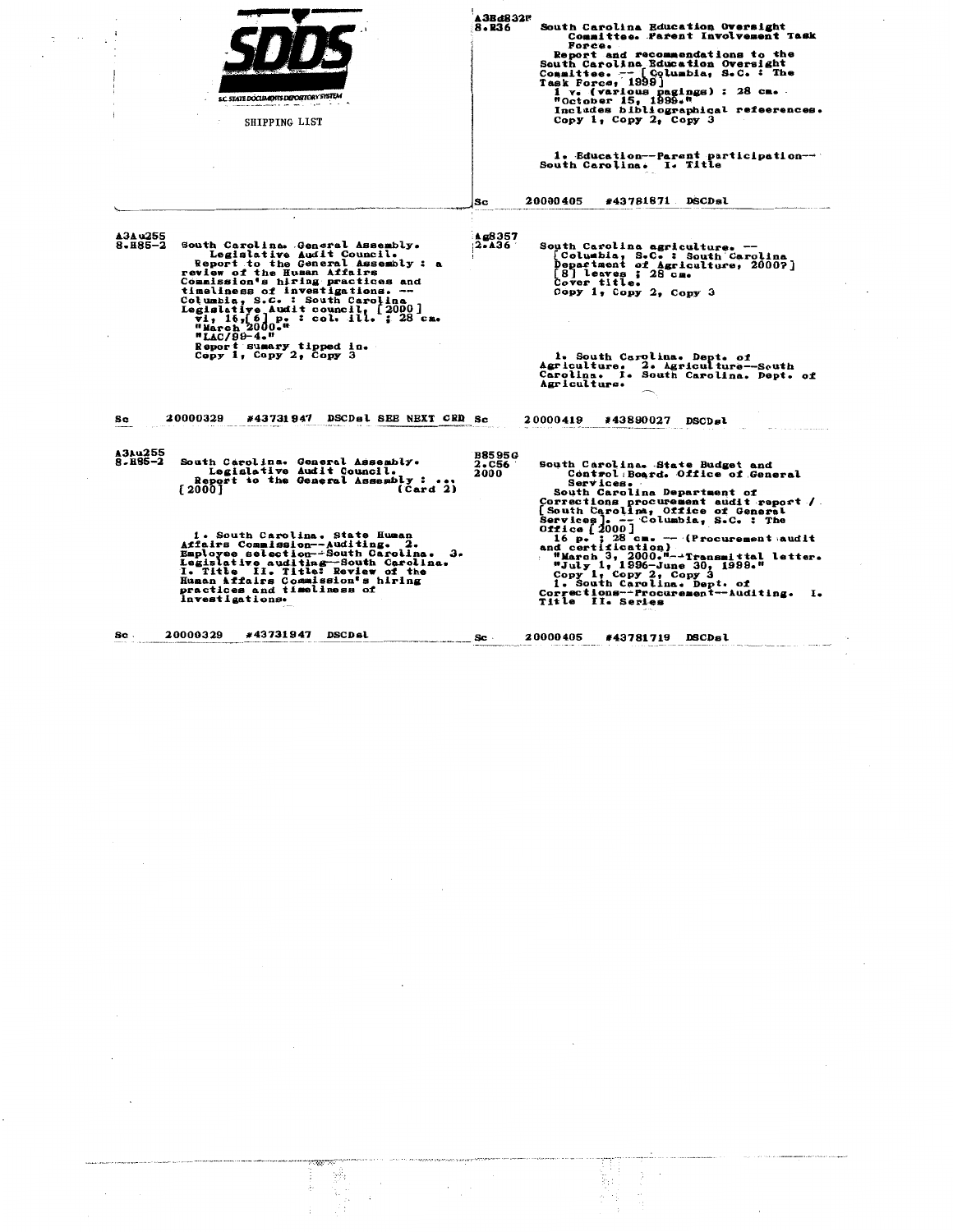| 883 039<br>2.H56–2<br>2000<br>Sc | South Carolina. State Budget and<br>Control Board. Office of General<br>Services.<br>Horry County School District<br>procurement audit report / South<br>Carolina, Office of General Services].<br>-- Columbia, S.C. : The Office ; [2000]<br>-- 1, 26 p. : 28 cm. -- (Procurement<br>audit and certification)<br>- "March 27, 2000."--Transmittal<br>letter.<br>"July 1, 1995 - June 30, 1998."<br>Copy 1, Copy 2, Copy 3<br>1. Horry County School District--<br>Procurement--Auditing. I. Title II.<br>Series<br>20000414<br>#43855871 DSCDsl | C99 JBEX .<br>3.D14<br>no. 101<br>Sc | Greens, Annel I. (Annel Kay), 1960-<br>Varieties of cheese / (Annel K.<br>Greens, Dwight T. Vines). - Clemson,<br>S.C. : Clemson Britension, (1999).<br>$4$ p. : col. ill. ; 28 cm. - (DSEL ;<br>101 )<br>Caption title.<br>"December 1999."<br>Includes bibliographical references<br>$(p - 4)$<br>Copy: 1, Copy 2, Copy 3<br>1. Cheese-Varieties. I. Vines,<br>Dwight I. (Dwight Theodore), 1945-<br>II. Clemson University.<br>Cooperative Extension Service.<br>111.<br>Title IV. Series: Dairy science<br>extension lea - flet (Clemson<br>University. C cooperative Experience) : 10<br>Service) : 10<br>1.<br>coperative Extension<br>20000321 #43674854 DSCDsl |
|----------------------------------|--------------------------------------------------------------------------------------------------------------------------------------------------------------------------------------------------------------------------------------------------------------------------------------------------------------------------------------------------------------------------------------------------------------------------------------------------------------------------------------------------------------------------------------------------|--------------------------------------|------------------------------------------------------------------------------------------------------------------------------------------------------------------------------------------------------------------------------------------------------------------------------------------------------------------------------------------------------------------------------------------------------------------------------------------------------------------------------------------------------------------------------------------------------------------------------------------------------------------------------------------------------------------------|
| C5935<br>2.P81-2                 | Clemson University Public Service:<br>chowledge for living, knowledge for<br>life. - [Clemson, S.C.] : Clemson<br>University, [2000?]<br>1 sheet : col., ll. : 23 x 41 cm.<br>folded to $23 \times 10$ cm.<br>Copy $i_2$ , Copy $2_2$ , Copy $3$<br>1. Clemson University. Public Service                                                                                                                                                                                                                                                        | C5935Pu<br>2.558                     | Henry, Mark S.<br><b>Economic impact of the food, fiber</b><br>and forestry system on the South<br>Carolina economy / prepared by Mark S.<br>Henry. -- [ Clemson, S.C. ] : Clemson<br>University Public Service Activities,<br>[20002]<br>1 sheet : col. ill. ; 22 x 28 cm.<br>folded to $22 \times 10$ cm.<br>Copy 1, Copy 2, Copy 3<br>1. Food industry and trade-Boonomic<br>aspects--South Carolina. 2. Forest<br>products industry--Economic aspects--<br>South Carolina. I. Clemson University.                                                                                                                                                                  |
|                                  | Activities. I. Clemson University.                                                                                                                                                                                                                                                                                                                                                                                                                                                                                                               |                                      | Public Service Activities. II. Title                                                                                                                                                                                                                                                                                                                                                                                                                                                                                                                                                                                                                                   |
| Sc                               | 20000321<br>#43675014<br><b>DSCDsL</b>                                                                                                                                                                                                                                                                                                                                                                                                                                                                                                           | Sc                                   | 20000321<br>#43674786<br><b>DSCDsl</b>                                                                                                                                                                                                                                                                                                                                                                                                                                                                                                                                                                                                                                 |
| C5935                            | 2.P81-3 Clemson University Public Service :<br>knowledge for living, knowledge for<br>life. -- [Columbia, S.C.] : Cleason<br>University, [2000?]<br>9, [3] p. : col. ill. ; 27 cm.<br>Cower title.<br>Pocket parts.<br>Copy 1, Copy 2, Copy 3                                                                                                                                                                                                                                                                                                    | G7461HD<br>8.885                     | South Carolina summer recreation guide<br>for adults and children with<br>disabilities, 2000. -- [Columbia],<br>S.C.] : South Carolina DD Council,<br>2000.<br>$40$ p. $\frac{1}{2}$ $22$ cm.<br>Cover title.<br>Copy 1, Copy 2, Copy 3                                                                                                                                                                                                                                                                                                                                                                                                                                |
|                                  | 1. Clemson University. Public Service<br>Activities. I. Clemson University.                                                                                                                                                                                                                                                                                                                                                                                                                                                                      |                                      | 1. Handicapped children--Recreation--<br>South Carolina--Directories.<br>2.<br>Handicapped--Recreation--South<br>Carolina--Directories. I. South<br>Carolina Developmental Disabilities<br>Council.                                                                                                                                                                                                                                                                                                                                                                                                                                                                    |
| Sc.                              | 20000321<br>#43675083 DSCDsl                                                                                                                                                                                                                                                                                                                                                                                                                                                                                                                     | Sc                                   | #43790104 DSCDsl<br>20000406                                                                                                                                                                                                                                                                                                                                                                                                                                                                                                                                                                                                                                           |
| C5935Ex<br>2.F55                 | Cason, Katherine L.<br>The food guide pyramid / [prepared by<br>Estherine L. Cason], --- Clemson, S.C. :<br>Clemson Extension, 1999]<br>1 sheet: ill. : 23 x 31 cm. folded<br>to 23 x 11 cm.<br>"September 1999."<br>Copy i, Copy 2, Copy 3                                                                                                                                                                                                                                                                                                      | <b>H3496Ado</b><br>2.G84             | South Carolina. Adolescent Health Task<br>Force.<br>Guidelines for adolescent health :<br>recommendations. -- [Columbia, S.C.] :<br>Adolescent Health Task Force, SC<br>Department of Health and Environmental<br>Control, [1999]<br>l v. (various pagings) : 28 cm.<br>Cover title.<br>"December 8, 1999."<br>Copy 1, Copy 2, Copy 3                                                                                                                                                                                                                                                                                                                                  |
|                                  | 1. Nutrition--United States--<br>Requirements. I. Clemson University.<br>Cooperative Extension Service. II.<br>Title                                                                                                                                                                                                                                                                                                                                                                                                                             |                                      | 1. Teenagers--Health and hygiene--<br>South Carolina. I. Title                                                                                                                                                                                                                                                                                                                                                                                                                                                                                                                                                                                                         |
| Sc                               | #43674930 DSCDsl<br>20000321                                                                                                                                                                                                                                                                                                                                                                                                                                                                                                                     | Sc                                   | 20000414 #43855883 DSCDsl<br>the contract of the contract of the company of the contract of the contract of the contract of the contract of                                                                                                                                                                                                                                                                                                                                                                                                                                                                                                                            |
| C5935Bx<br>3.C46<br>no. 703      | Nematode guidelines for South Carolina<br>" edited by OsJs Dickerson, James R.<br>Blake, Stephen As Lewiss -- [Clemson,<br>Blake, Stephen As Lewiss -- [Clemson,<br>35 ps : 28 cms -- [EC ; 703)<br>"February 2000." -- Cover.<br>Copy $1$ , Copy $2$ , Copy $3$<br>1. Nematode diseases of plants--<br>Control -- South Carolina. I. Dickerson,<br>Stephen A. IV. Clemen Bally - Hill Lewis,<br>Cooperative Extension Services. V.<br>Series: Circular (Clemson University.                                                                     | H3496GW<br>2.W15                     | Walk Our Children To School Day :<br>report / from the Governor's Council<br>on Physical Pitness Walkable South<br>Carolina Committee. -- [Columbia,<br>S.C., : The Council, [1999]<br>Iv. : ill. ; 28 cm.<br>Cover title.<br>"October 1999."<br>Copy 1, Copy 2, Copy 3<br>1. National Walk Our Children to<br>School Day. 2. Walking-South<br>Carolina. 3. Physical fitness for<br>children-South Carolina. I. South<br>Carolina. Governor's Council on<br>Physical Fitness. Walkable South<br>Carolina Committee.                                                                                                                                                    |
|                                  | Cooperative Extension Service) ; 703.                                                                                                                                                                                                                                                                                                                                                                                                                                                                                                            |                                      |                                                                                                                                                                                                                                                                                                                                                                                                                                                                                                                                                                                                                                                                        |
| Sc                               | #43674812 DSCDsl<br>20 000 321                                                                                                                                                                                                                                                                                                                                                                                                                                                                                                                   | 'Sc                                  | 20000419<br>#43887242 DSCDsl                                                                                                                                                                                                                                                                                                                                                                                                                                                                                                                                                                                                                                           |
|                                  | 化环烷酸<br>i da ve                                                                                                                                                                                                                                                                                                                                                                                                                                                                                                                                  |                                      | 짧혀<br>노르                                                                                                                                                                                                                                                                                                                                                                                                                                                                                                                                                                                                                                                               |
|                                  |                                                                                                                                                                                                                                                                                                                                                                                                                                                                                                                                                  |                                      |                                                                                                                                                                                                                                                                                                                                                                                                                                                                                                                                                                                                                                                                        |

 $\begin{pmatrix} \mathbf{v}^T \\ \mathbf{v}^T \\ \mathbf{v}^T \end{pmatrix}$ 

 $\ddot{\phantom{0}}$ 

 $\ddot{\phantom{0}}$ 

 $\frac{1}{\sqrt{2}}$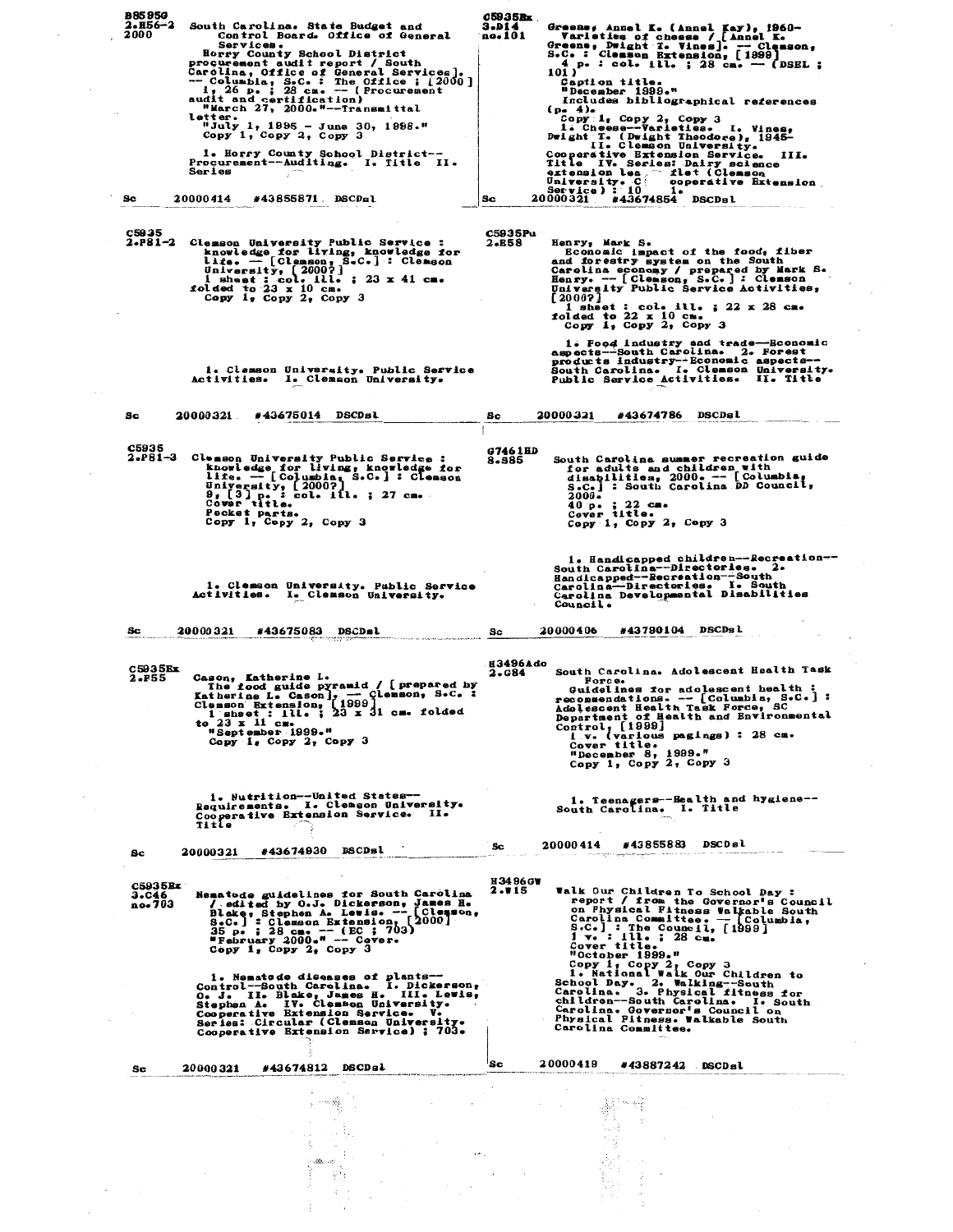| <b>H34960</b><br>2.C41        | South Carolina. Office of Ocean and<br>Coastal Resource Management.<br>Charleston Harbor special area<br>management plan / prepared by South<br>Carolina Department of Health and<br>Environmental Control, Office of Ocean<br>and Coastal Resource Management, --<br>Charleston, S.C. : The Office, [2000].<br>116 p. : col. Ill., col. maps ; 28<br>cm.<br>"February 2000."<br>Includes bibliographical references<br>$(p. 95-116)$<br>Copy 1, Copy 2, Copy 3<br>1. Charleston Harbor Project (S.C.)<br>2. Harbors--South Carolina--Charleston<br>--Planning. - I. Title                                                                                  | <b>H8174</b><br>2.155–2        | HOME, the place to be: the HOME<br>Investment Partnership Program. --<br>Columbia, S.C. : South Carolina State<br>Housing Pinance and Development<br>Authority, $\begin{bmatrix} 2000 \\ 1 \end{bmatrix}$<br>1 sheet; $22 \times 28$ cm folded to 22 x<br>$10 \text{ cm}$<br>"Rev. 1/00."<br>$Copy 1$ , $Copy 2$ , $Copy 3$<br>1. South Carolina. HOME Investments<br>Partnership Program. 2. Home<br>ownership--South Carolina. I. South<br>Carolina State Housing Finance and<br>Development Authority. II. Title: HOME<br>Investment Partnership Program.                           |
|-------------------------------|-------------------------------------------------------------------------------------------------------------------------------------------------------------------------------------------------------------------------------------------------------------------------------------------------------------------------------------------------------------------------------------------------------------------------------------------------------------------------------------------------------------------------------------------------------------------------------------------------------------------------------------------------------------|--------------------------------|----------------------------------------------------------------------------------------------------------------------------------------------------------------------------------------------------------------------------------------------------------------------------------------------------------------------------------------------------------------------------------------------------------------------------------------------------------------------------------------------------------------------------------------------------------------------------------------|
| Sc                            | 20000419<br>#43890014 DSCDsl                                                                                                                                                                                                                                                                                                                                                                                                                                                                                                                                                                                                                                | Sc .                           | 20000407<br>#43797575 DSCDsl                                                                                                                                                                                                                                                                                                                                                                                                                                                                                                                                                           |
| н 3496Ро<br>2.133             | Teen pregnancy in South Carolina, 1999<br>: the trends are getting better /<br>Joyce B. Brown  Let al. j. --<br>Columbia, S.C. : South Carolina<br>Department of Health and<br>Environmental Control, Office of.<br>Policy and Intergovernmental Affairs<br>: Division of Epidemiclogy, [1999]<br>63 p. : ill. 1 22 x 28 cm.<br>"Novemeber 1999."<br>Includes bibliographical references<br>$(p_0 \t62 - 63)$<br>Copy 1, Copy 2, Copy 3<br>I. Teenage pregnancy--South Carolina<br>South Carolina. Dept. Of Bealth and<br>South Carolina. Dept. of Bealth and<br>Boidemicle. Folina. Division of<br>Boidemicle. Folina. Division of<br><b>Epidemiology.</b> | H8174<br>2.858-7<br>2000       | How to buy a home the "state housing"<br>way. $-$ Rev. $-$ Columbia, S.C. :<br>South Carolina State Housing Finance<br>and Development Authority, $\begin{bmatrix} 2000 \\ 1 \end{bmatrix}$<br>1 sheet; 22 x 28 cm. folded to 22 x<br>$10$ cm.<br>"1/00."<br>Copy 1, Copy 2, Copy 3<br>1. Housing-South Carolina--Finance.<br>2. Housing policy--South Carolina. 3.<br>Housing subsidies--South Carolina. 4.<br>House buying--South Carolina. I. South<br>Carolina State Housing Pinance and<br>Development Authority.                                                                 |
| Sc                            | #43711870 DSCDsl<br>20000327                                                                                                                                                                                                                                                                                                                                                                                                                                                                                                                                                                                                                                | Sc                             | 20000405<br>#43781846 DSCDsl                                                                                                                                                                                                                                                                                                                                                                                                                                                                                                                                                           |
| 88174<br>2. A33               | Affordable housing tax credit program.<br>-- Rev. -- Columbia, S.C. : South<br>Carolina State Housing Finance and<br>Development Authority, [1999]<br>1 sheet; $22 \times 28$ cm. folded to $22 \times$<br>10 cm.<br>"6/99."<br>Copy 1, Copy 2, Copy 3<br>1. Tax credits--South Carolina. 2.<br>Rental housing--Taxation--South<br>Carolina. I. South Carolina State<br>Housing Finance and Development<br>Authority.                                                                                                                                                                                                                                       | H8174<br>2.H58-9               | South Carolina State Housing Finance<br>and Development Authority : housing<br>South Carolina is our business! --<br>[Columbia, S.C. : South Carolina<br>State Housing Pinance and Development<br>Authority, 2000]<br>(8] p. : ill. ; 22 cm.<br>Cover title.<br>"2/2000." - p. 3 of cover.<br>Copy 1, Copy 2, Copy 3<br>1. South Carolina State Housing<br>Finance and Development Authority. 2.<br>Housing--South Carolina--Finance. I.<br>$\mathbf{z}$ .<br>South Carolina State Housing Finance<br>and Development Authority. II. Title:<br>Housing South Carolina is our business. |
| Sc                            | 20000403<br>#43760545 DSCSsl                                                                                                                                                                                                                                                                                                                                                                                                                                                                                                                                                                                                                                | Sc                             | 20000405<br>#43781676 DSCDsl                                                                                                                                                                                                                                                                                                                                                                                                                                                                                                                                                           |
| <b>H8174</b><br>$2 - C45$     | CHOP : Community Homeownership<br>Opportunity Partnership Program. --<br>Columbia, S.C. : South Carolina<br>and Developm<br><b>State Housing</b><br>Finance<br>Authority, $20007$ ]<br>$[2]$ P. ; 22 cm.<br>Cover title.<br>Copy $1$ , Copy $2$ , Copy $3$                                                                                                                                                                                                                                                                                                                                                                                                  | H8174<br>2000                  | $2.235-2$ Section 8 rental assistance programs $-$<br>Rev. -- Columbia, S.C. : South<br>Carolina State Housing Finance S<br>Development Authority, {2000]<br>1 sheet; $22 \times 36$ cm. folded to $22 \times$<br>9 cm.<br>"1/00."<br>Copy 1, Copy 2, Copy 3                                                                                                                                                                                                                                                                                                                           |
|                               | 1. Csamunity Homeownership<br>Opportunity Partnership Program.<br>Home ownership-South Carolina.<br>Poor-Bousing-South Carolina.<br>South Carolina State Housing Finance<br>and Development Authority.                                                                                                                                                                                                                                                                                                                                                                                                                                                      |                                | 1. Rent subsidies--South Carolina.<br>I. South Carolina State Housing Finance<br>and Development Authority. II. Title:<br>Section eight rental assistance<br>program.                                                                                                                                                                                                                                                                                                                                                                                                                  |
| Sc                            | 20000407<br>#43787546 DSCDsl                                                                                                                                                                                                                                                                                                                                                                                                                                                                                                                                                                                                                                | Sc.                            | 20000331 #43754347 DSCDsl                                                                                                                                                                                                                                                                                                                                                                                                                                                                                                                                                              |
| <b>H8174</b><br>2.F15<br>2000 | Hud section 8: family self-sufficiency<br>program. -- Columbia, S.C. : South<br>Carolina State Housing Finance and<br>Development Authority, [2000]<br>1 sheet; $22 \times 28$ cm. folded to $22 \times$<br>$10 \, \text{cm}$<br>$n$ Rev: $1/00$ .<br>Copy $1$ , Copy $2$ , Copy $3$                                                                                                                                                                                                                                                                                                                                                                        | <b>H8174</b><br>2. s76<br>2000 | Strategic plan : on track for the<br>future. -- Columbia, S.C. : South<br>Carolina State Housing Finance and Development Authority, 2000.<br>1 sheet; $22 \times 36$ cm. folded to $22 \times$<br>$9 \text{ ca.}$<br>Copy $1_2$ , Copy $2_2$ , Copy 3                                                                                                                                                                                                                                                                                                                                  |
|                               | 1. Rent subsidies--South Carolina.<br>I. South Carolina State Housing Finance<br>and Development Authority. II. Title:<br>Family self-sufficiency program.                                                                                                                                                                                                                                                                                                                                                                                                                                                                                                  |                                | 1. South Carolina State Housing<br>Financs and Development Authority---<br>Planning. 2. Strategic planning--South<br>Carolina. I. South Carolina State<br>Housing Finance and Development<br>Authority.                                                                                                                                                                                                                                                                                                                                                                                |
| Sc.                           | 20000405<br>#43781828 DSCDsl                                                                                                                                                                                                                                                                                                                                                                                                                                                                                                                                                                                                                                | Sc                             | 20000407<br>#43797554 DSCDsl                                                                                                                                                                                                                                                                                                                                                                                                                                                                                                                                                           |
|                               | A.<br>an digital se<br><b>Contractor</b><br>$\lesssim 500$ and $^{-1}$<br>$1 - \tilde{m}_1$                                                                                                                                                                                                                                                                                                                                                                                                                                                                                                                                                                 |                                | 新门                                                                                                                                                                                                                                                                                                                                                                                                                                                                                                                                                                                     |

 $\ell = 0.01$  .

 $\ddot{\phantom{0}}$ 

 $\bar{\beta}$ 

 $\mathcal{L}_{\mathcal{A}}$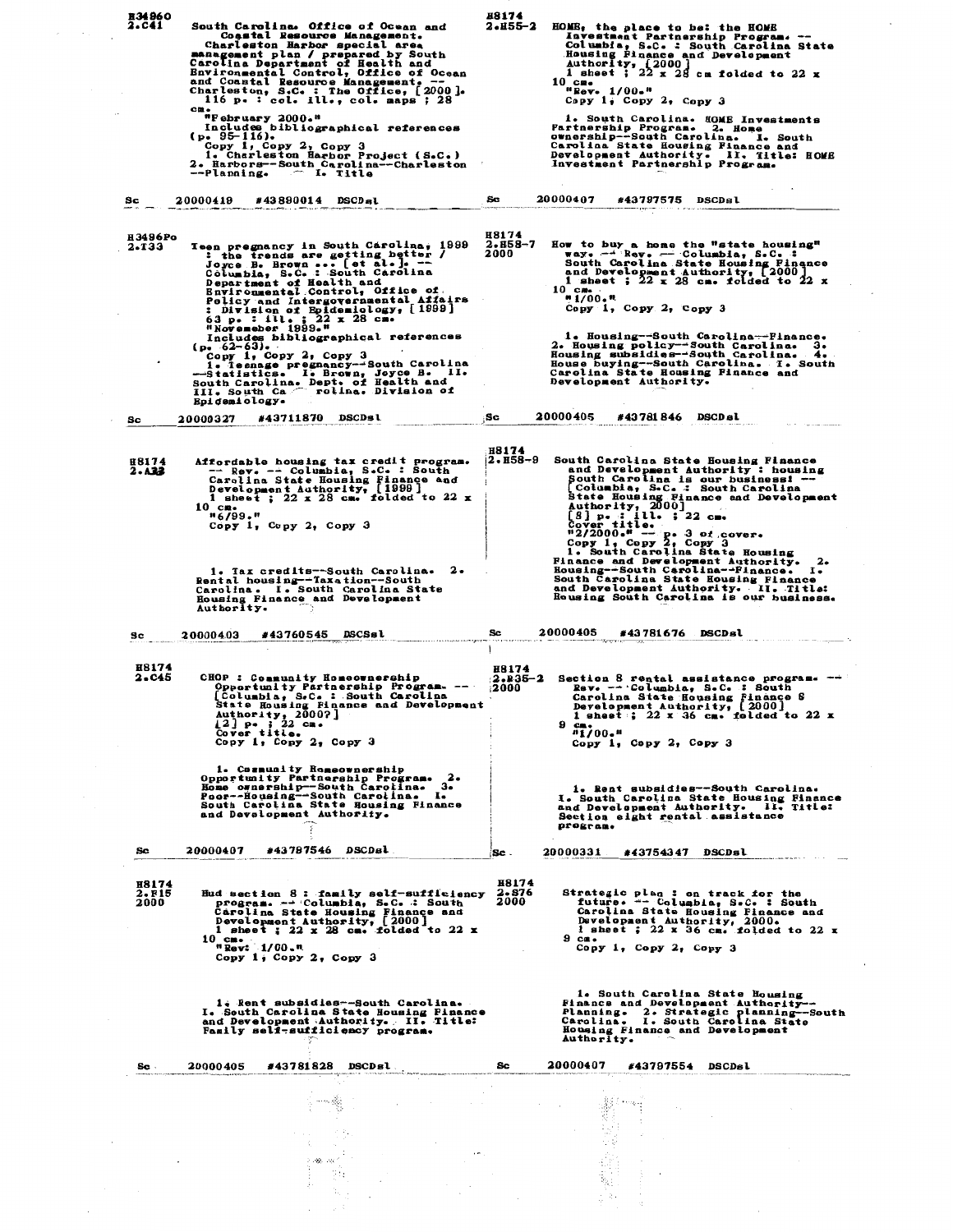| L6165<br>8. 635<br>$\mathbf{r}$       | Celebrate reading 2000 : summer reading<br>haadbook / [Jane G. Connor, editor].<br>State Library, 2000.<br>138 p. : ill. ; 29 cm.<br>Cover title.<br>Includes bibliographical references<br>(р. 99—105).<br>$\texttt{Copy 1, Copy 2, Copy 3}$<br>1. Children--Books and reading-                                                                                                                                                                                                                                                                                             | 2322<br>$\frac{2.119}{2000}$<br>South Carolina tax incentives for<br>economic development / [editor, Deana<br>West : authors, Deana West  et<br>al.  Columbia, S.C. : South<br>Carolina Department of Revenue, 2000.<br>158 p. : col. maps ; 28 cm.<br>Cover title.<br>Copy 1, Copy 2, Copy 3                                                                                                                                                                                                                                                                                         |
|---------------------------------------|------------------------------------------------------------------------------------------------------------------------------------------------------------------------------------------------------------------------------------------------------------------------------------------------------------------------------------------------------------------------------------------------------------------------------------------------------------------------------------------------------------------------------------------------------------------------------|---------------------------------------------------------------------------------------------------------------------------------------------------------------------------------------------------------------------------------------------------------------------------------------------------------------------------------------------------------------------------------------------------------------------------------------------------------------------------------------------------------------------------------------------------------------------------------------|
|                                       | Handbooks, manuals, etc. 2. Library<br>clubs--South Carolina--Handbooks,<br>manuals, etc. I. Connor, Jane Gardner.<br>II. South Carolina State Library.<br>III. Title: Summer reading handbook.                                                                                                                                                                                                                                                                                                                                                                              | 1. Tax incentives--South Carolina.<br>2. South Carolina-Beonomic policy. I.<br>West, Deana. II. South Carolina. Dept.<br>of Revenue.                                                                                                                                                                                                                                                                                                                                                                                                                                                  |
| Sc.                                   | 20000331<br>#43754277<br><b>DSCDsL</b>                                                                                                                                                                                                                                                                                                                                                                                                                                                                                                                                       | Sc<br>20000321<br>#43674868 DSCDsl                                                                                                                                                                                                                                                                                                                                                                                                                                                                                                                                                    |
| <b>M5283</b><br>2.R36                 | Craft, Susan F.<br>Reporting on mental illness, fairly,<br>objectively, sensitively: a guide for<br>journalism and mass communications<br>students in South Carolina / by Susan<br>F. Craft. -- [Columbia, S.C.] : South<br>Carolina Department of Mental Health,<br>2000.<br>68 p. : ill., map ; 28 cm.<br>Cover title.<br>Copy 1, Copy 2, Copy 3<br>1. Mental illness--South Carolina.<br>I. South Carolina. State Dept. of<br>Mental Health. II. Title                                                                                                                    | R322<br>$8 - 515 - 2$<br>South Carolina sales and use tax :<br>automobile and truck dealers. -<br>[Columbia, S.C. : South Carolina<br>Department of Revenue, 2000].<br>94 р. ; 28 ст.<br>Cover title.<br>"February 2000."<br>Copy 1, Copy 2, Copy 3<br>1. Sales tax--South Carolina--<br>Handbooks, manuals, etc. 2. Use tax--<br>South Carolina--Handbooks, manuals,<br>etc. 3. Automobiles-Taxation--South<br>Carolina--Handbooks, manuals, etc.<br>4.<br>Trucks--Taxation-South Carolina--<br>Handbooks, manuals, etc. I. South<br>Carolina. Dept. of Revenue.                     |
| Sc                                    | 20000329<br>#43731983 DSCDsl                                                                                                                                                                                                                                                                                                                                                                                                                                                                                                                                                 | Sc.<br>20000329<br>#43732019 DSCDsl                                                                                                                                                                                                                                                                                                                                                                                                                                                                                                                                                   |
| N 2197<br>2.885-2                     | Public drawing hunts. -- Columbia, S.C.<br>: S.C. Department of Natural<br>Resources, [2000?]<br>1 sheet: map ; $22 \times 35$ cm. folded to<br>$22 \times 9$ cm.<br>"00WL2799."<br>Copy 1, Copy 2, Copy 3<br>l. Hunting--South Carolina. I. South<br>Carolina. Dept. of Natural Resources.                                                                                                                                                                                                                                                                                  | Un35PubG<br>2.L52<br>Shelton, Michael.<br>Local officials guide to financial<br>planning & reserve funds / Michael<br>Shelton and Charlie Tyer. -- Columbia,<br>S.C. : Center for Governance, Institute<br>of Public Affairs, University of South<br>Carolina, c1999.<br>i, 46 p. : col. ill. ; 23 cm. --<br>(Planning our communities series)<br>(Governing our communities series)<br>"Governing our communties series."--<br>Cover.<br>Includes bibliographical references<br>$(p - 44)$ .<br>Copy 1, Copy 2, Copy 3                                                               |
| Sc                                    | 20000405<br>#43781646 DSCDsl                                                                                                                                                                                                                                                                                                                                                                                                                                                                                                                                                 | 20000414<br>#43855586 DSCDsl SEE NEXT CRD<br>Sc                                                                                                                                                                                                                                                                                                                                                                                                                                                                                                                                       |
| <b>N21977</b><br>3.R36<br>no. 20      | Dale, Michael W.<br>Irrigation supply potential of the<br>shallow aquifer, Hilton Head Island,<br>South Carolina / by Michael W. Dale'and<br>At Drennan Parks -- (Columbia, SeC.] :<br>State of South Carolina, Department of<br>Natural Resources, [Water Resources<br>Division 1999.<br>$vIII_1$ 62 p. : ill. (some col.), maps<br>28 cm. -- (Water resources report ;<br>20 )<br>"Prepared in cooperation with the<br>town of Hilton Head Island, South<br>Carelina."<br>Includes bibliographical references<br>$(p. 115-118)$ .<br>Copy 1, Cop $\rightarrow$ y 2, Copy 3 | Un35PubG<br>2.L52<br>Shelton, Michael.<br>Local officials guide to financial<br>$\ldots$ c1999.<br>(Card 2)<br>1. Local government--South Carolina--<br>Finance. I. Tyer, Charlie B. II.<br>Hembree, Holly. III. University of<br>South Carolina. Center for Governance.<br>IV. Title V. Series VI. Series:<br>Governing our communities series.                                                                                                                                                                                                                                      |
| Sc                                    | #43781740 DSCDsl SEE NEXT CRD Sc<br>20000405                                                                                                                                                                                                                                                                                                                                                                                                                                                                                                                                 | 20000414<br>#43855586 DSCDsl                                                                                                                                                                                                                                                                                                                                                                                                                                                                                                                                                          |
| <b>N21977</b><br>$3 - R 36$<br>no. 20 | Dale, Michael W.<br>Irrigation supply potential of the<br>1999.<br>(Card 2)<br>1. Aquifers--South Carolina--Hilton<br>Head Island, 2. Irrigation--South<br>Carolina--Hilton Head Island. I. Park,<br>A. Drennan. II. South Carolina. Water<br>Resources Division. III. Title IV.<br>Series: Report (South Carolina. Water<br>Resources Division) ; 20.                                                                                                                                                                                                                       | Un35PubG<br>$2.152-2$ Slayter, Philip.<br>Local officials guide to<br>comprehensive planning / Philip Slayter<br>and Charlie Tyer. -- Columbia, S.C. :<br>University of South Carolina, Institute<br>of Public Affairs, Center for<br>Governance, c2000.<br>$\mathbf{v}_1$ 65 p. : ill. ; 23 cm. -- (Planning<br>our communities series)<br>Includes bibliographical references<br>(p. 64).<br>Copy 1, Copy 2, Copy 3<br>1. Local government--South Carolina---<br>Planning. I. Tyer, Charlie B. II.<br>University of South Carolina. Center<br>for Governance. III. Title IV. Series |
| Sc<br>$\overline{\phantom{a}}$        | 20000405<br>#43781740 DSCDsl                                                                                                                                                                                                                                                                                                                                                                                                                                                                                                                                                 | 20000414<br>#43855553 DSCDsl<br>Sc                                                                                                                                                                                                                                                                                                                                                                                                                                                                                                                                                    |
|                                       | 王家<br>$\alpha_{\rm V}$ )<br>rik in                                                                                                                                                                                                                                                                                                                                                                                                                                                                                                                                           | - År<br>53.<br>- 18<br>$\cdot$ 0<br>$\sim 1$<br>噯                                                                                                                                                                                                                                                                                                                                                                                                                                                                                                                                     |
|                                       | 96                                                                                                                                                                                                                                                                                                                                                                                                                                                                                                                                                                           |                                                                                                                                                                                                                                                                                                                                                                                                                                                                                                                                                                                       |

 $\frac{1}{2}$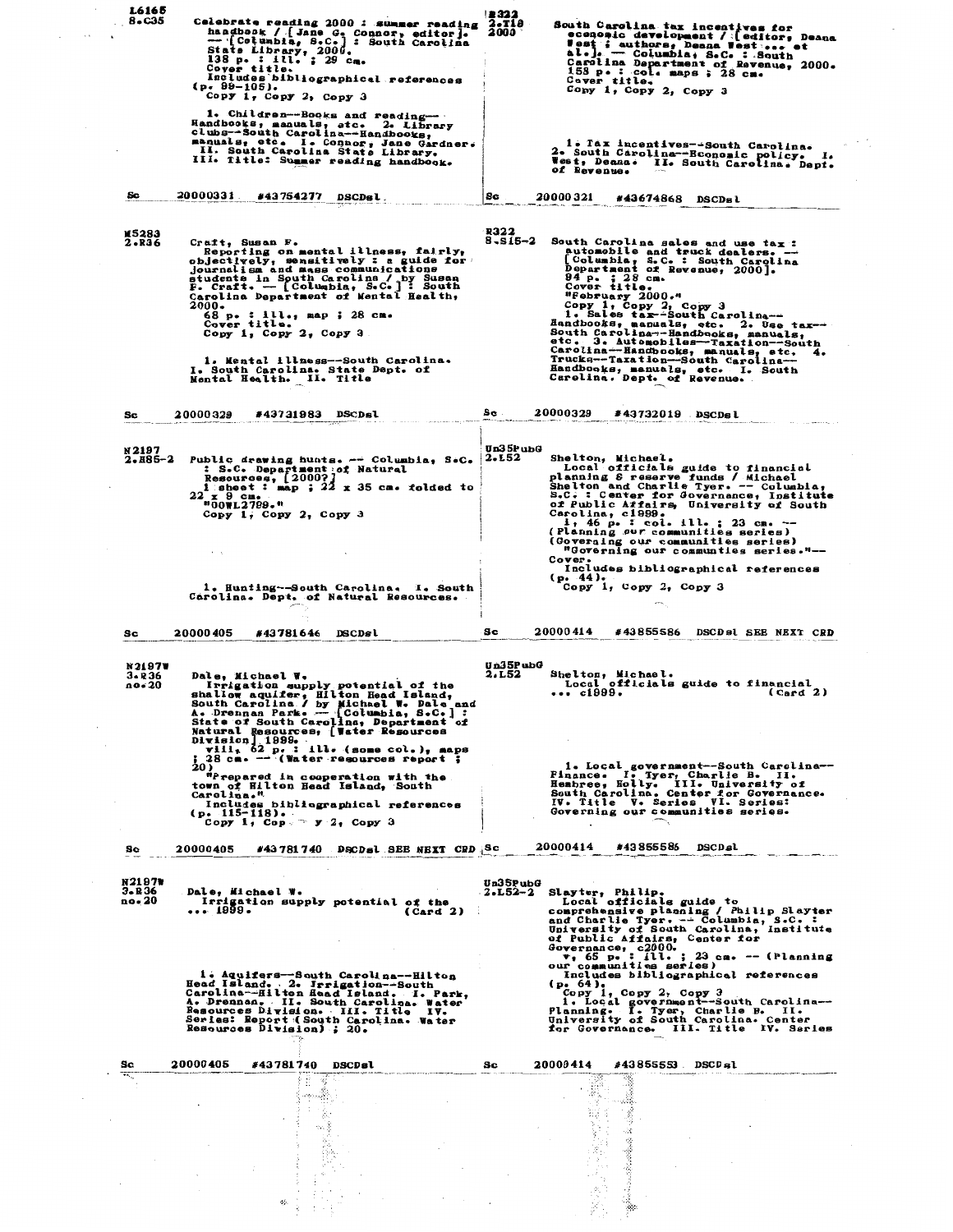**The Communication** 

3CN: ABW-1699 Entered: 04/14/2000 Modified: 04/14/2000 ype: a Bib 1: m Enc 1: I Desc: a Ctry: scu Lang: eng Mod: Srce: d Ill: a Audience: e Form: Cont: Gvt: s Cnf: 0 Fst: 0 Ind: 0 Fic: 0 Bio: Dat tp: s Dates: 1998 Control:  $003;$ ;a OCoLC \$  $005;$  $: a 20000414152408.0$  \$  $:5043855424$  \$  $010;$  $040;$ ;a DSC \$c DSC \$ ;a n-us--- \$  $043;$ ;a Un35PubG 2.R32 \$2 sedocs \$ 086; ;a Un35PubG \$a 2.R32 \$ 099;  $049;$ ;a DSCD \$ 100; 1 ; a Duany, Andres. \$ 245; 10; a Reconsidering traditional urban planning : \$b growth and urban life in America / \$c Andres Duany ; Charlie Tyer, editor-in-chief. \$ 260: ;a Columbia, S.C. : \$b Center for Governance, Institute of Public Affairs, University of South Carolina, \$c c1998. \$ ;a iii, 30 p. : \$b ill. ; \$c 23 cm. \$  $300<sub>r</sub>$ 440; O;a Planning our communities series \$  $\pm a$  Copy 1, Copy 2, Copy 3 \$  $590;$ 650; 0;a City planning \$z United States. \$ 700; 1 ; a Tyer, Charlie B.  $\frac{6}{7}$ . 710; 2 ;a University of South Carolina. \$b Center of Governance. \$ 994; ;a EO \$b DSC \$

a politica de la constitución de la constitución de la constitución de la constitución de la constitución de l

 $\geq$ 

0=MARION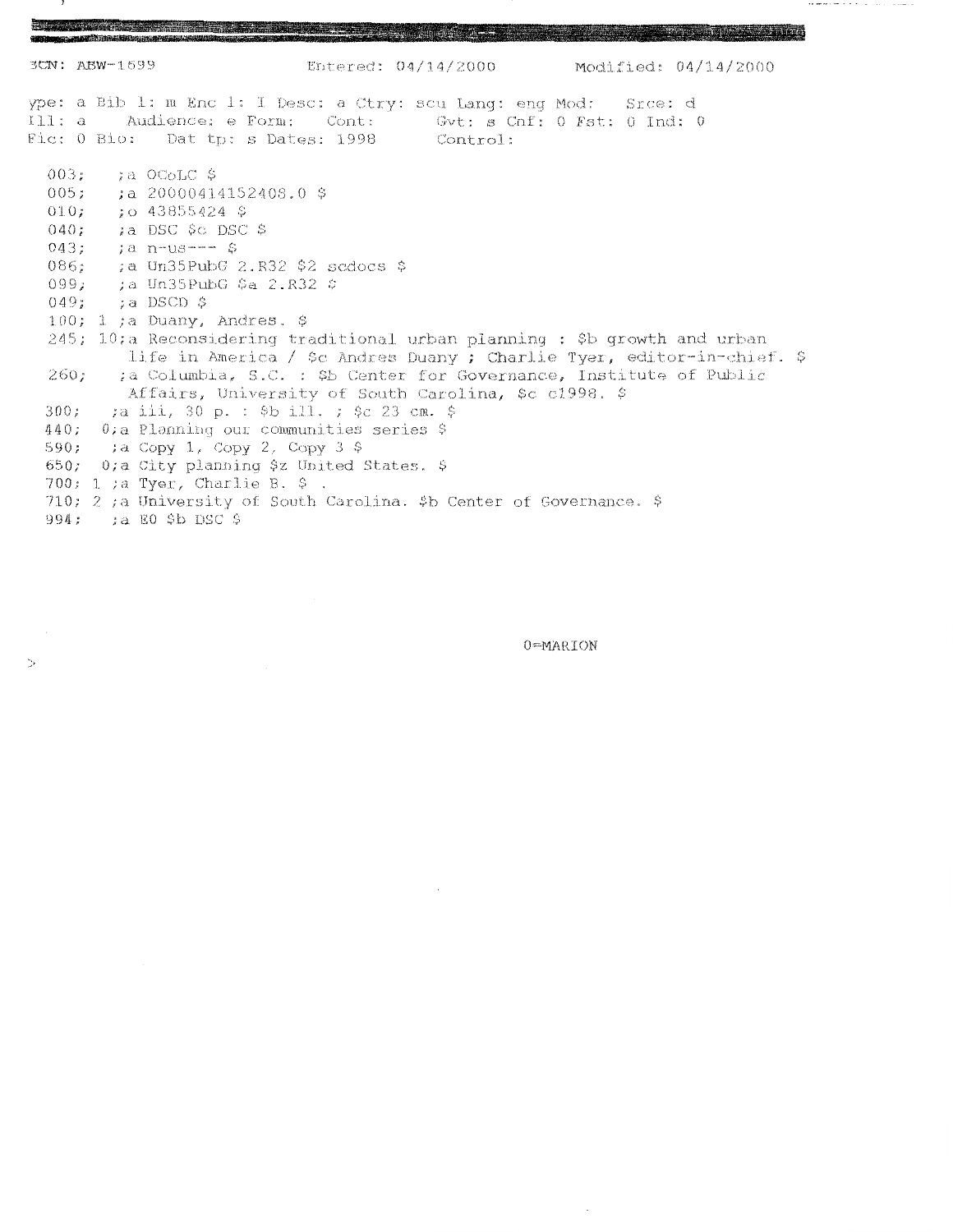9 NEN DOCUMENT NOT IN DEPOSITORY<br>SYSTEM - Available<br>AT STATE Liberary  $\cdot$ i,

 $Aq313$ <br> $2.131$ South Carolina aquatic plant management<br>plan, 1981 / prepared by South<br>Carolina Aquatic Plant Management<br>Council. -- [Columbia, S.C.]: The<br>council, 1981.<br>ii, 54 p. : map; 28 cm.<br>ii, 1981."<br>Copy 1, Copy 2, Copy 3

 $\mathbf{sc}$ 

1. Aquatic plants--Control--South<br>Carolina. I. South Carolina Aquatic<br>Plant Management Council.

20000419 #43889903 DSCDsl B8595B<br>3.B82-2 South Carolina. State Budget Division.<br>
South Carolina state budget.... --<br>
[Draft ed.]. --- [Columbia, S.C.] :<br>
South Carolina Budget and Control<br>
Board, State Budget Division,<br>
ve.; 25 x 31 cm. Annual.<br>
Description based on: 1992/93 ; cover<br>
1892/93 - 1993/94 v.1, v.2 1 copy<br>
1992/93 - 1993/94 v.1, v.2 1 copy 1. Budget-South Carolina. I. Title 20000413 #43843534 DSCDsl Sc **B8595F**<br>3.A82Ae South Carolina, Aeronautics Commission.<br>
Financial statements, unaudited. --<br>
Columbia, SaC: : Office of the State<br>
Auditor, [19--]-1977.<br>
v. : 29 cm. -- (Audits of state<br>
xencies)<br>
Annual.<br>
Annual.<br>
Ceased with 1977 issue title.<br>1977 Copy 1, Copy 2, Copy 3 1. South Carolina. Aeronautics<br>Commission--Auditing--Periodicals. I.<br>South Carolina. State Auditor. II.<br>Title III. Series 20000414 #43855284 DSCDsl Sc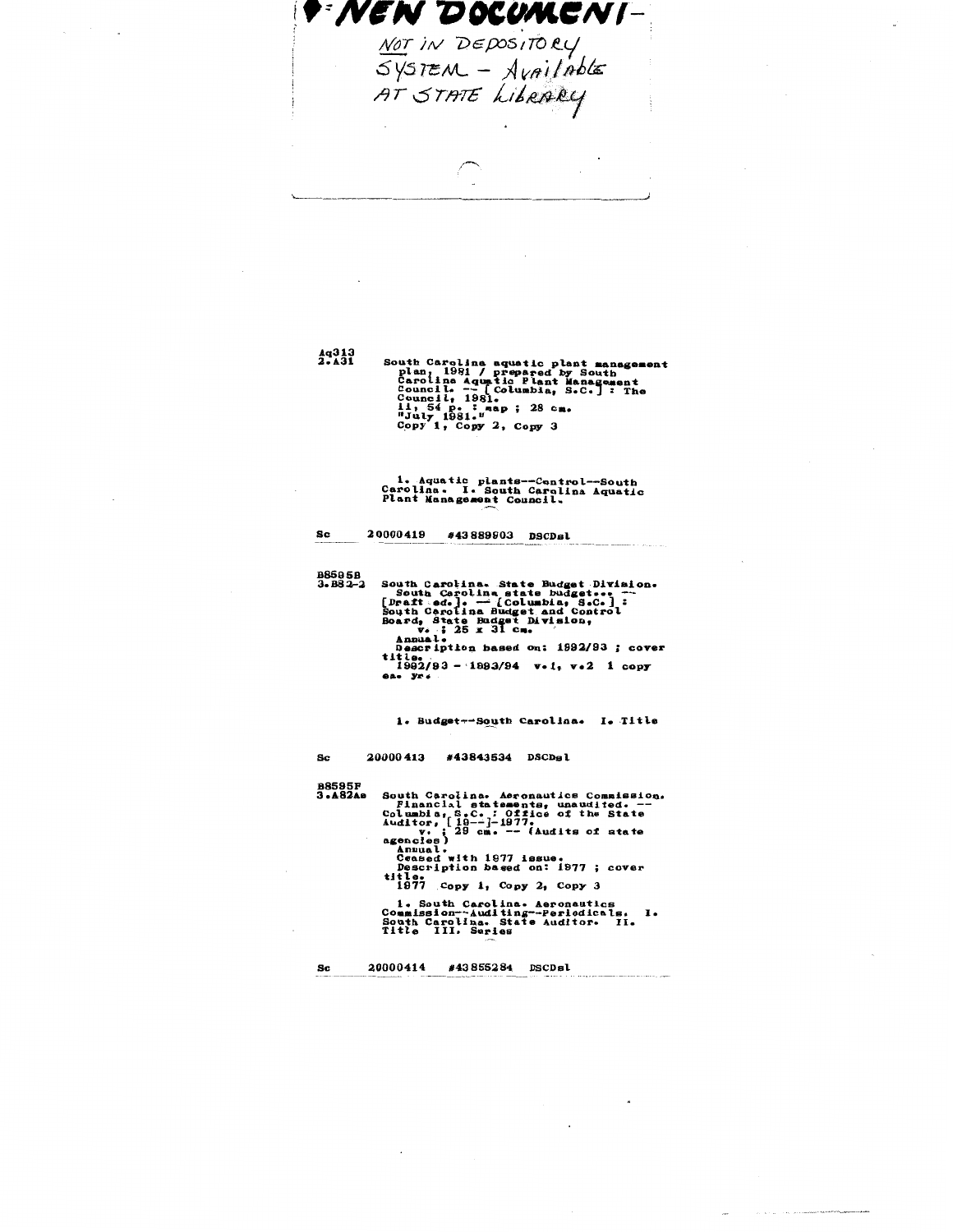$3.482Ae-2$ **B8595P** South Carolina. Aeronautics Commission.<br>
Management letter. -- Columbia, S.C.<br>
: Office of the State Auditor, [19--]-<br>
1984.<br>
v., j 28-29 cm. -- (Audits of state<br>
Agencies)<br>
Annual Total Caroline. Acronautics Commission.<br>
State Auditor's report. -- Columbia,<br>
State Auditor's report. -- Columbia,<br>
State Auditor's report. -- Columbia,<br>
(19--1-1993.<br>
w.: 28 cm. -- (Audits of state<br>
Annual.<br>
Ceased with switch?<br>Annual.<br>Description based on: 1978 ; cover  $\ddot{\mathbf{t}}$ itle.<br>1978, 1982, 1983/84 – 3 copies each Description based on: 1975; cover<br>
iitle, 1978, 1982, 1983/84, 1988, 1991-1993<br>
3 copies each year<br>
1. South Carolina. Aeronautics<br>
Commission--Auditing--Periodicals.<br>
South Carolina. State Auditor. II.<br>
Title III. S eries year year<br>I. South Carolina. Aeronautics<br>Commission--Auditing--Periodicals. I.<br>South Carolina. State Auditor. II.<br>Title III. S - eries 20000414 #43855302 DSCDs L Sc. 20000414. #43851175 DSCDsl Sc B8595F<br>
3.482Agi South Carolina Commission of Aging.<br>
Response to review of the<br>
Administration on Aging under Title<br>
III... - Columbia, S.C.: [South<br>
Carolina State Auditor, 19--1-1982.<br>
v.: 28 cm. -- (Audits of state<br>
An B8595F<br>3.A82Ae-3 South Carolina, Aeronautics Commission,<br>
Comprehensive annual financial<br>
report. -- [Columbia, S.C. : South<br>
Carolina State Auditor, 19-- 1985.<br>
carolina State Auditor, 19-- 1985.<br>
agencies)<br>
agencies) **Iencies)**<br>Aminual.<br>Ceased with 1985 issue.<br>Description based on: 1985, 3<br>1985 Copy 1, Copy 2, Copy 3 1. South Carolina. Aeronautics<br>Commission--Auditing--Periodicals. I.<br>South Carolina. State Auditor. II.<br>Title III. Series 1. South Carolina Commission on<br>Aging--Auditing--Periodicals. I. South<br>Carolina. State Auditor. II. Title<br>III. Series 20000414 #43855359 DSCDsL Sc Sc. 20000414 #43851246 DSCDsl B8595F<br>
3.482Agi-2<br>
South Carolina Commission on Aging.<br>
Unaudited financial statements.<br>
Columbia, S.C. Office of the State<br>
Auditor, 18-0, -- (Audits of state<br>
agencies)<br>
Annual. 1977 issue. B8595F<br>3.A82Ae-4 4<br>
South Carolina. Aeronautics Commission.<br>
Annual financial report. --<br>
[Columbia, S.C.: South Carolina State<br>
v.: 28 cm. -- (Audits of state<br>
v.: 28 cm. -- (Audits of state<br>
manual.<br>
Sagnoiss)<br>
Annual.<br>
Cassed with 1986 gentius)<br>Ceased with 1977 issue.<br>Description based on: 1977 ; cover tle.<br>1977 Copy 1, Copy 2, Copy 3 1. South Carolina Commission on<br>Aging--Auditing--Periodicals. I. South<br>Carolina. State Auditor. II. Title<br>III. Series Sc 20000414 #43855374 DSCDsl 20000414 #43851283 DSCDsl Sc 88595F<br>3.A82Agi-3 B859 5F<br>3• A8 2Ae−5 3<br>
South Carolina Commission on Aging.<br>
Component unit financial report. --<br>
Columbia, S.C. : (State of South<br>
Carolina, State Budget and Control<br>
Board, Office of the State Auditor, 19<br>
Theodic of the State Auditor, 19 South Carolina. Aeronautics Commission.<br>
South Carolina.  $-$  (Columbia, S.C. : State<br>
information.  $-$  (Columbia, S.C. : State<br>
of South Carolina, State Budget and C<br>
v. : 29 cm. -- (Audits of state<br>
agencies) Board, Office of the State Auditor,<br>--  $]-1988$ .<br>agencies) 29 cm. -- (Audits of state<br>agencies) Tenute.<br>Ceased with 1987 issue.<br>Description based on: 1987.<br>1987 Copy 1 agencies)<br>
Annual<br>
Ceased with 1987/88 issue.<br>
Description based on: 1987/88.<br>
1987/88 Copy 1, Copy 2, Copy 3<br>
1. South Carolina Commission on<br>
Aging--auditing--periodicals. 1. S<br>
Carolina. State Auditor. II. Title<br>
III. S 1. South Carolina. Aeronautics<br>Commission--Auditing--Periodicals.<br>South Carolina. State Auditor. II.<br>Title III. Series South 20000414 #43851294 DSCDsl 20000413 #43848889 DSCDsl Sc  $\mathbf{S}$  c B8595F<br>
3.4824gi-4<br>
South Carolina Commission on Aging.<br>
State Auditor's report. -- Columbia,<br>  $S_1C_2$ : Office of the State Auditor,<br>  $\begin{bmatrix}\n19 & -1993 \\
19 & -1993\n\end{bmatrix}$ <br>
v. 328-29 cm. -- (Audits of state<br>
agencies)<br>
Annua B8595F<br>3.A82Ae-6 S<br>
South Carolina. Aeronautics Commission.<br>
Annual financial report... and<br>
independent auditors' reports. --- v.;<br>
28 Cm.<br>
Columbia, State Budget and Control<br>
Board, Office of the State Auditor, 19<br>
---1990. -- (Audits of 20000414 #43851110 DSCDsl 20000413 #43843555 DSCDsl **Sc Sc** š, .  $\hat{Q}^{(1)}$ Yan S  $15 - 65$  $\tilde{\mathcal{R}}$ 爹 

 $\sim$   $\sim$ 

8 ن

 $\frac{1}{2\sqrt{2}}$  ,  $\frac{1}{2}$ 

ý.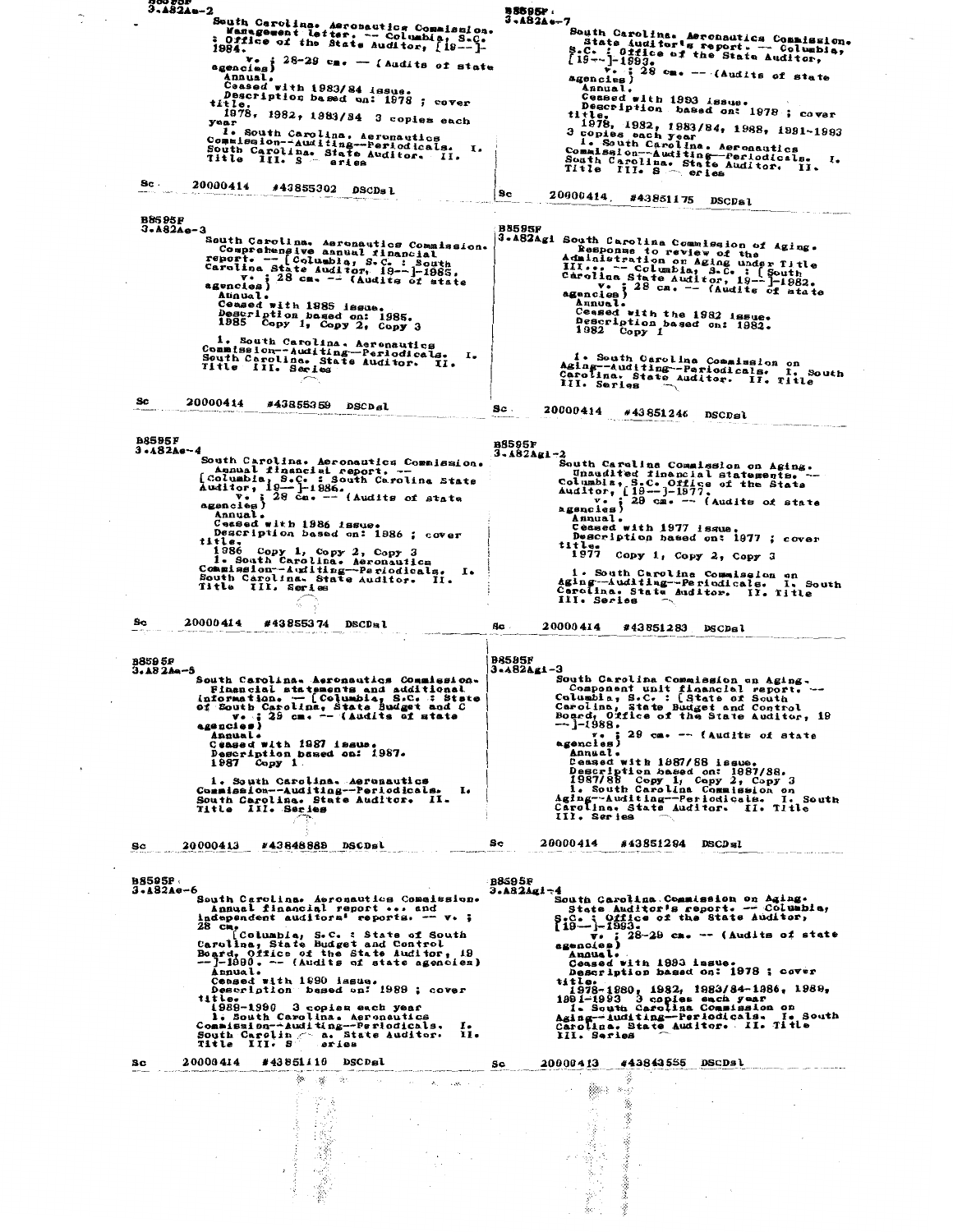B8585P<br>
3.482Alc South Carolina. Alcoholic Beverage<br>
control Commission.<br>
inagement letter. -- Columbia, S.C.<br>
i0ffice of the State Auditor, [19--]-<br>
1983.<br>
annual.<br>
and 1979 : 02866 with 1983 issue.<br>
Ceased with 1983 issu **B8595F**<br>3.A82Appr South Carolinas Joint Appropriations<br>
Review:Committee.<br>
Management:letter. -- Columbia, S.C.<br>: Office of the State Auditor, [19--]-<br>4000. :  $\overline{0.111}$  cof the State Auditor,  $\lfloor 19--\rfloor$ <br>1983.<br>v. ; 29 cm. -- (Audits of state<br>camerical)<br>Censed with 1983 issue.<br>Description based on: 1983.<br>1983 copy 1, Copy 2, Copy 3<br>1983 copy 1, Copy 2, Copy 3<br>seview Commit Description based on: 1979 ; cover<br>title.<br>1979, 1982 3 copies each year<br>1983 Copy 1<br>1883 Copy 1<br>1. South Carolina. Alcoholic Beverage<br>Control Commission--Auditing-<br>Periodicals. I. South Carolina. State<br>Auditor. II. Title I Sc 20000413 #43843606 DSCDsl  $|<sub>sc</sub>$ 20000413 #43848868 DSCDsl BS595F<br>
South Carolina Micoholic Beverage<br>
Control Commission.<br>
(Columbia, Sec.?: South Carolina State<br>
Auditor?: 19--1-1983.<br>
200016.0002.00016.00016.00016.00016.00016.00016.00016.00016.00016.00016.00016.00016.00016.00016  $18595F$   $3.1824ppr-2$ South Carolina. Joint Appropriations<br>
State Auditor's report. -- Columbia,<br>
State Auditor's report. -- Columbia,<br>
State Auditor's report. -- Columbia,<br>  $5.0 \cdot 1$  -1884e<br>
V. 129 Cm. -- (Audits of stat **Sc** 20000413 #43843650 DSCDsl  $20000413$   $*43848851$  DSCDsl 80 BS595F<br>
3.4324<sub>ic-3</sub> South Carolina. Alcoholic Beverage<br>
Control Commission.<br>
Unaudited financial statements. --<br>
Columbia, S.C. : Office of the State<br>
Auditor, [19--]-1977.<br>
V<sub>2</sub> 29 cm. -- (Audits of state<br>
agencies)<br>
An B8595F<br>3.A82Arch-2 h-2<br>
South Carolina. State Board of<br>
Architectural Examiners.<br>
-State Auditor's report. -- 1981-1993.<br>
-- Columbia, S.C.: Office of the State<br>
Auditor, 1981-1993.<br>
197.: 28-29 cm. -- (Audits of state<br>
agencies)<br>
Annual.<br>
1 agencies)<br>
Annual.<br>
Ceased with 1977 issue.<br>
Ceased with 1977 issue.<br>
1977 copy 1. Copy 2. Copy 3<br>
1977 Copy 1. Copy 2. Copy 3<br>
Continued by: South Carolina.<br>
Alchold Beverage Control Commission.<br>
State Auditor's report. Pal-1989, 1991-1999 vertections of the Continues:<br>
Fast Continues: South Carolina . State Board of Architectural Examiners.<br>
Hannelal statements, unaudited.<br>
I. South Carolina. State Board of the Board of Architectural Exa Series<br>20000419 #43890209 DSCDal Sc 20000413 #43843617 DSCDs1 SEE NEIT CED Sc **B8595F**<br>3.A82Heal B8595F<br>3.A22Ak.3 South Carolina. Alcoholic Beverage<br>Unaudited financial statements...<br>(Card 2)<br>1977. [1977] l<br>
South Carolina. State Health and Human<br>
Services Finance Commission.<br>
State Auditor's report. -- Columbia,<br>
SeC.: 10ffice of the State Auditor,<br>  $\begin{array}{r} 19-]-1984. \\ \text{We: } 29 \text{ can } -- \text{ (Audits of state)} \end{array}$ <br>
agencies)<br>
Annual.<br>
Ce l. South Carolina. Alcoholic Beverage<br>Control Commission-Auditing--<br>Periodicals. I. South Carolina. State<br>Auditor. II. Title III. Series 20000323 #43696115 DSCDs1 SEE NEIT CED. Sc 20000413 #43843617 DSCDsl  $\mathbf{S}$ c. BSS95F<br>
3.A82Alc-4<br>
South Carolina. Alcoholic Beverage<br>
Control Commission.<br>
1678-1992.<br>
- Columbia, Sc.: 0ffice of the State<br>
Auditor; 1978-1992.<br>
14 v., 1978-1992.<br>
14 v., 29 cm. -- (Audits of state<br>
agencies)<br>
Annual.<br> **B8595F<br>3.A82Heal** South Carolina. State Health and Human<br>Services Finance Commission.<br>State Auditor's report.... (19---)<br>1984. (Card 2) 1. South Carolina. State Bealth and<br>Human Services Finance Commission---<br>Auditing--Periodicals. I. South<br>Carolina. State Auditor. II. Title<br>III. Series 20000323 #43696115 DSCDsl Sc - 36 奏  $\rightarrow$  $\frac{100}{1000}$  ,  $\frac{100}{100}$ Ŧ. - 3 

感

 $\sim$   $\sim$ 

그 풀리

 $\dot{\gg}$ 

-3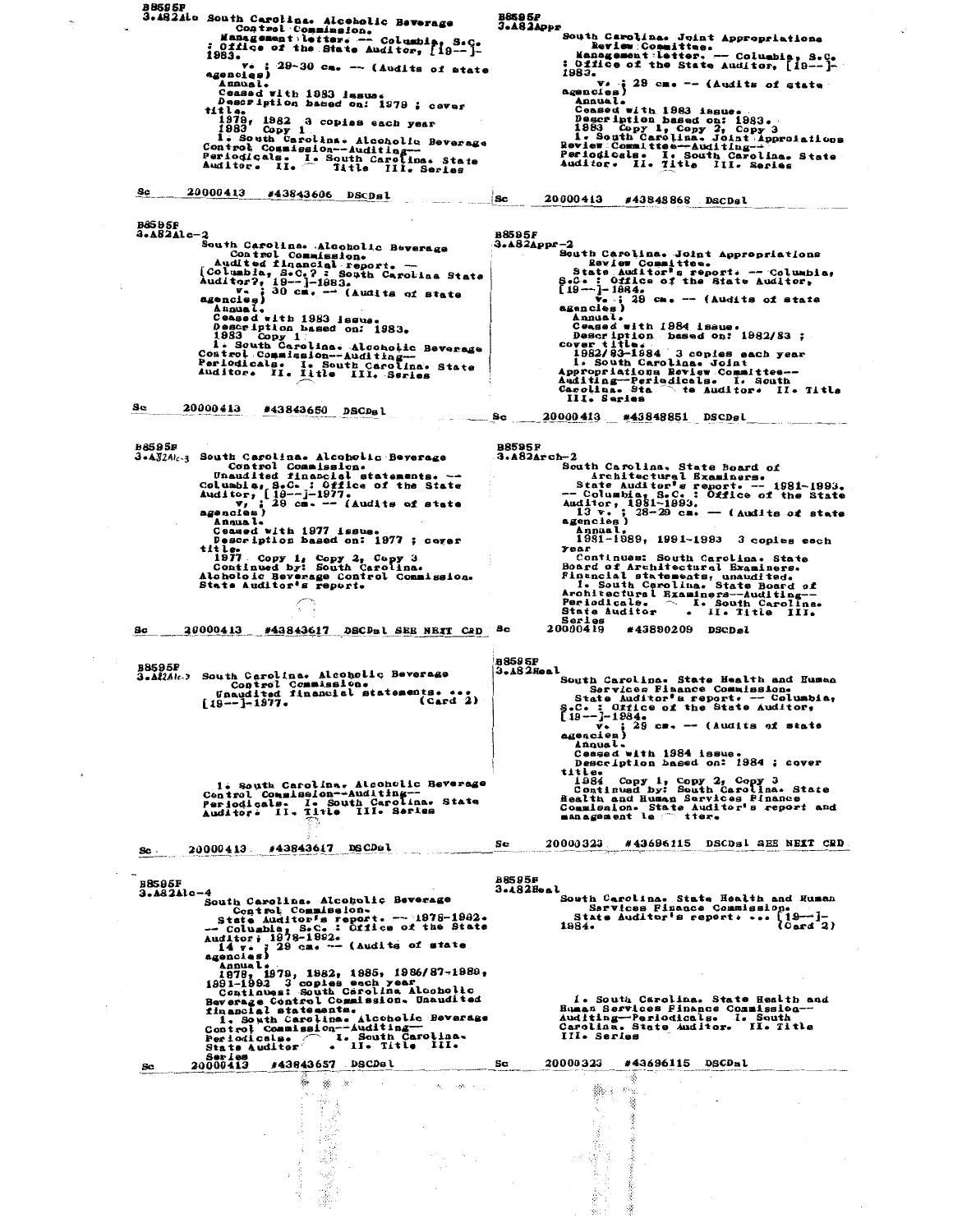| B859 5.P<br>$3.482$ Heal-2                                                                                                                                                                                                                                                                                  | <b>B8595F</b><br>$3 - AB2$ Heal-4                                                                                                                                                                                                     |
|-------------------------------------------------------------------------------------------------------------------------------------------------------------------------------------------------------------------------------------------------------------------------------------------------------------|---------------------------------------------------------------------------------------------------------------------------------------------------------------------------------------------------------------------------------------|
| South Carolina. State Health and Human<br>Services Finance Commission.<br>State Auditor's report and management<br>letter. -- 1985. -- Columbia, S.C. :                                                                                                                                                     | South Carolina. State Health and Human<br>Services Finance Commission.<br>Report on agreed upon procedures.<br>1990-1995.<br>(Card 2)                                                                                                 |
| Office of the State Auditor, 1985.<br>1 v. ; 29 cm. - (Audits of state<br>agencies)<br>Annual.                                                                                                                                                                                                              | Report on agreed-upon procedures.                                                                                                                                                                                                     |
| Cover title.<br>1985 Copy 1, Copy 2, Copy 3<br>Continues: South Carolina. State<br>Health and Human Services Finance                                                                                                                                                                                        | 1. South Carolina. State Health and<br>Human Services Finance Commission--<br>Auditing--Periodicals. I. South                                                                                                                         |
| Commission. State Auditor's report.<br>Continued by: South Carolina. State<br><b>Health and Human Services Finance</b><br>Commission. F<br>inancial and                                                                                                                                                     | Carolina. State Auditor. II. Title<br>III. Title: Report on agreed-upon<br>procedures. IV. Series                                                                                                                                     |
| compliance re<br>port.<br>20000323<br>#43696138 DSCDsl SEB NEXT CRD Sc<br>Sc                                                                                                                                                                                                                                | 20000323<br>#43696162<br><b>DSCDsl</b>                                                                                                                                                                                                |
|                                                                                                                                                                                                                                                                                                             |                                                                                                                                                                                                                                       |
| B859 5.P<br>$3.482$ Heal-2<br>South Carolina. State Health and Human                                                                                                                                                                                                                                        | B859 5F<br>$3 - AB2$ Heal-5<br>South Carolina. Dept. of Health and                                                                                                                                                                    |
| Services Finance Commission.<br>State Auditor's report and management<br>1985.<br>(Card 2)                                                                                                                                                                                                                  | Human Services.<br>Report on agreed-upon procedures. ---<br>1996. -- [Columbia, S.C. : State of<br>South Carolina, Office of the State<br>$\frac{\text{Auditor}}{\text{1 v}}$ , 1996.<br>1 v.; 28 cm. - (Audits of state<br>agencies) |
| 1. South Carolina. State Health and<br>Human Services Finance Commission--                                                                                                                                                                                                                                  | Annual.<br>Cover title.<br>1996 Copy 1, Copy 2, Copy 3<br>Continues: South Carolina, State<br>Health and Human Services Finance                                                                                                       |
| Auditing-Periodicals. I. South<br>Carolina. State Auditor. II. Title<br>III. Series                                                                                                                                                                                                                         | Commission. Report on agreed upon<br>pro cedures.<br>Continued b y: South Carolina.                                                                                                                                                   |
| #43696138 DSCDsl<br>20000323<br>Sc                                                                                                                                                                                                                                                                          | Dept. of Heal<br>th and Human Services.<br>Independent a<br>ccountant's report on<br>Sc<br>20000323 #43696195 DSCDs1 SEE NEXT CED                                                                                                     |
| <b>B859 5F</b>                                                                                                                                                                                                                                                                                              | B859 5F                                                                                                                                                                                                                               |
| $3.182$ Heal-3<br>South Carolina. State Health and Human<br>Services Finance Commission.                                                                                                                                                                                                                    | $3 - 482$ Heal-5<br>South Carolina. Dept. of Health and<br>Human Services.<br>Report on agreed-upon procedures.                                                                                                                       |
| Financial and compliance report. --<br>1986-1989. -- [Columbia, S.C. : State<br>of South Carolina, State Budget and<br>Control Board, Office of the State<br>Auditor J, 1986-1989.<br>4 v. 29 cm. -- (Audits of state<br>agencies)                                                                          | 1996.<br>(Card 2)<br>applying agreed-upon procedures.                                                                                                                                                                                 |
| Annual.<br>Cover title.<br>3 copies each year<br>1986–1989                                                                                                                                                                                                                                                  | 1. South Carolina. Dept. of Health                                                                                                                                                                                                    |
| Continues: South Carolina. State<br>Health and Human Services Finance<br>Commission. Financial and compliance                                                                                                                                                                                               | and Human Services--Auditing-<br>Periodicals. I. South Carolina. State<br>Auditor. II. Title III. Series                                                                                                                              |
| report.                                                                                                                                                                                                                                                                                                     |                                                                                                                                                                                                                                       |
| Continued b by: South Carolina.<br>Continued b and Human Services<br>and Human Services<br>State Health                                                                                                                                                                                                     |                                                                                                                                                                                                                                       |
| $20\bar{0}0\bar{0}3\bar{2}3$ #43696065 DSCDsl SEE NEXT CED Sc<br>Sc                                                                                                                                                                                                                                         | 20000323<br>#43696195 DSCDsl                                                                                                                                                                                                          |
| B8595P<br>$3 - AB2$ Heal-3<br>South Carolina. State Health and Human                                                                                                                                                                                                                                        | B 859 5F<br>3.A82Heal-6<br>South Carolina. Dept. of Health and                                                                                                                                                                        |
| Services Finance Commission.<br>Financial and compliance report.<br>1986–1989.<br>(Card 2)<br>Finance Commission. Report on agreed<br>upon procedures.                                                                                                                                                      | Human Services.<br>Independent accountant's report on<br>applying agreed-upon procedures. --<br>1997- . -- [Columbia, S.C. : State of<br>South Carolina, Office of the State                                                          |
|                                                                                                                                                                                                                                                                                                             | Auditor], $1997-$<br>v. $28$ cm. -- (Audits of state<br>agencies)<br>Annual.                                                                                                                                                          |
| 1. South Carolina. State Health and<br>Human Services Finance Commission--<br>Auditing-Periodicals. I. South<br>Carolina. State Auditor. II. Title<br>III. Series                                                                                                                                           | Cover title.<br>1997-1999 3 copies each year<br>Continues: South Carolina. Dept. of<br>Health and Human Services. Report on<br>agreed-upon procedures.                                                                                |
| #43696065 DSCDsL<br>20000 323<br>Sc.                                                                                                                                                                                                                                                                        | Sc<br>20000323 #43696234 DSCDs1 SEE NEXT CRD                                                                                                                                                                                          |
| <b>B8595F</b>                                                                                                                                                                                                                                                                                               | <b>B8595F</b><br>$3 - AB2$ Heal-6                                                                                                                                                                                                     |
| $3.182$ Heal-4<br>South Carolina. State Health and Human<br>Services Finance Commission.<br>Report on agreed upon procedures. --<br>1990-1995. -- [Columbia, S.C. : State<br>of South Carolina, Office of the State<br>Auditor], 1990-1995.<br>5 v. ; 28-30 cm. -- (Audits of state<br>agencies)<br>Annual. | South Carolina. Dept. of Health and<br>Human Services.<br>Independent accountant's report on<br>$ 1997 -$<br>(Card 2)                                                                                                                 |
| Cover title.<br>1990, 1991/92, 1993-1995 3 copies<br>each year                                                                                                                                                                                                                                              | 1. South Carolina. Dept. of Health                                                                                                                                                                                                    |
| Continues: South Carolina. State<br>Health and Human Services Finance<br>Commission. Financial and compliance<br>raport.                                                                                                                                                                                    | and Human Services--Auditing-<br>Periodicale. I. South Carolina. State<br>Auditor. II. Title III. Series                                                                                                                              |
| Continued b y: South Carolina.<br>Dept. of Heal th and Human Services.<br>20000323 #43696162 DSCDsl SEE NEIT CED Sc<br>Sc.                                                                                                                                                                                  | 20000323 #43696234 DSCDsl                                                                                                                                                                                                             |
| ※ ※ ※<br><b>Contract Contract</b><br>and the state of the state of the                                                                                                                                                                                                                                      | 蒼<br>$\mathcal{P} \rightarrow \mathcal{P}$ .<br>$\sim$                                                                                                                                                                                |
| $\sim 10^7$ .                                                                                                                                                                                                                                                                                               | İ,                                                                                                                                                                                                                                    |
| Ĩå<br>‡ŵ                                                                                                                                                                                                                                                                                                    | $\mathcal{G}_{\mathcal{A}}$<br>$\ddot{\phantom{a}}$                                                                                                                                                                                   |
| 地震。<br>机活成化                                                                                                                                                                                                                                                                                                 | <b>Contractor Contractor</b><br>사황원                                                                                                                                                                                                   |

 $\ddot{\phantom{0}}$ 

 $\frac{1}{2}$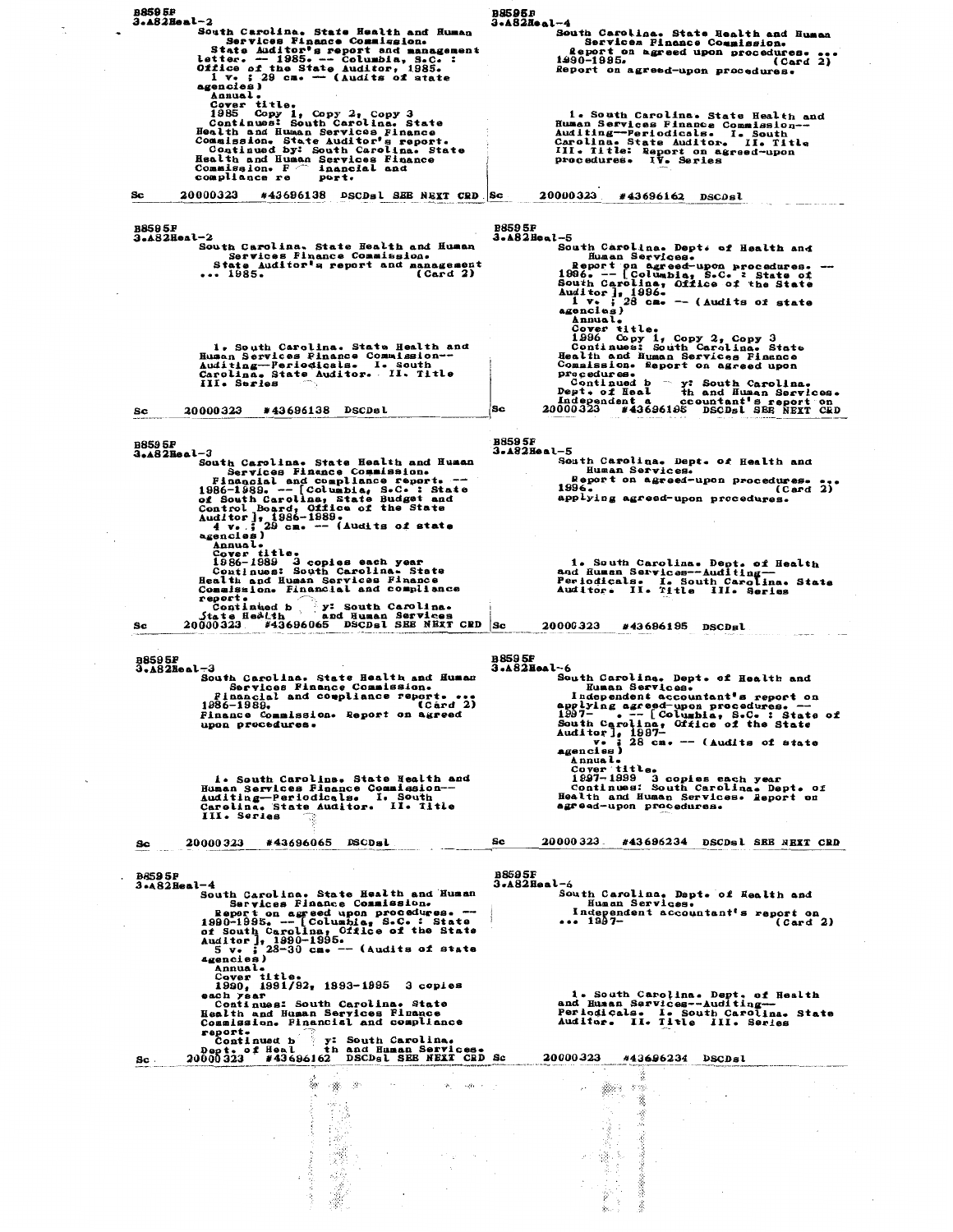| G7461<br>$3 - 882 - 4$       | South Carolina. Office of the Governor.<br>Governor's executive budget --<br>[Draft ed. ]. - [Columbia, S.C. : The<br>Office j,<br>$v_0$ ; 24 x 32 cm.<br>Annual.<br>Description based on: 1994/95 ; cover<br>title.<br>$1994/95$ v.1, v.2 Copy 1<br>1995/96, 1999/00-2000/01 1 copy each<br>year                                                                                                                                                                                                                                                     | Un35 Pub<br>2.T59<br>Chappell, Kelly K.<br>South Carolina's toxic ten for 1990 :<br>an analysis of the top ten toxic<br>emitters in South Carolinasss / by<br>Kelly K. Chappell. -- [Columbia, S.C. :<br>Institute of Public Affairs, University<br>of South Carolina, 1991?]<br>25 leaves : ill. ; 28 cm.<br>"Supported by the South Carolina<br>Wildlife Federation and the Institute<br>of Public Affairs' Center for<br>Environmental Policy, University of<br>South Carolina."<br>Copy 1, Copy 2, Copy 3         |
|------------------------------|-------------------------------------------------------------------------------------------------------------------------------------------------------------------------------------------------------------------------------------------------------------------------------------------------------------------------------------------------------------------------------------------------------------------------------------------------------------------------------------------------------------------------------------------------------|-----------------------------------------------------------------------------------------------------------------------------------------------------------------------------------------------------------------------------------------------------------------------------------------------------------------------------------------------------------------------------------------------------------------------------------------------------------------------------------------------------------------------|
| 8c                           | l. Budget--South Carolina. I. Title<br>20000413<br>#43848831<br><b>DSCDs L</b>                                                                                                                                                                                                                                                                                                                                                                                                                                                                        | Sc<br>20000414<br>#43855460 DSCDsl SEE NEXT CRD                                                                                                                                                                                                                                                                                                                                                                                                                                                                       |
| G7463Mi<br>2. P63            | South Carolina. Governor's Middle Grade<br>Task Force.<br>Middle Grades Task Force preliminary<br>report. -- [Columbia, S.C.] :<br>Governor's Middle Grade Task Force,                                                                                                                                                                                                                                                                                                                                                                                | Un35Pub<br>2.159<br>Chappell, Kelly K.<br>South Carolina's toxic ten for 1990 :<br>$\cdots$ [1991?]<br>(Card 2)                                                                                                                                                                                                                                                                                                                                                                                                       |
|                              | [1999 ]<br>13 leaves ; 28 cm.<br>Caption title.<br>"December 16, $1999*$ "<br>Copy 1, Copy 2, Copy 3<br>1. South Carolina. Governor's Middle<br>Grade Task Force. 2. Middle schools--<br>South Carolina. 3. Middle school<br>teachers--South Carolina. 4. Teachers<br>--Trainging of--South Carolina. I.<br>Title II. Title: Preliminary report.                                                                                                                                                                                                      | 1. Hazardous wastes--Environmental<br>aspects--South Carolina. 2. Air--<br>Pollution--South Carolina. I.<br>University of South Carolina. Institute<br>of Public Affairs. II. South Carolina<br>Wildlife Pederation. III. University<br>of South Carolina. Center for<br>Environmental Policy. IV. Title                                                                                                                                                                                                              |
| Sc                           | #43300159 DSCDsl<br>20000117                                                                                                                                                                                                                                                                                                                                                                                                                                                                                                                          | 20000414<br>Sc<br>#43855460 DSCDsl                                                                                                                                                                                                                                                                                                                                                                                                                                                                                    |
| N 2197                       | 2.A68-2 1999 South Carolina aquatic plant<br>management plan / prepared by the<br>South Carolina Department of Natural<br>Resources and approved by the South<br>Carolina Aquatic Plant Management<br>Council. -- [Columbia, S.C.]: The<br>Department, [1999]<br>45, [70] p. : ill., maps ; 28 cm.<br>"March 1999."<br>Copy 1, Copy 2, Copy 3<br>1. Aquatic plants--Control--South<br>Carolina: I. South Carolina. Dept. of<br>Natural Resources. II. South Carolina<br>Aquatic Plant Management Council. III.<br>Title: South Carolina aquatic plant | Un35 PubG<br>The South Carolina public sector<br>2.P81<br>employers' legal reference manual /<br>edited by: Thomas L. Stephenson and<br>Susan B. McWilliams. -- [Columbia,<br>S.C. ] Center for Governance,<br>Institute of Public Affairs,<br>University of South Carolina, [1995?]<br>$1$ v. (various pagings) ; 30 cm.<br>Copy $1$ , Copy $2$ , Copy 3<br>1. Labor laws and legislation-South<br>Carolina. 2. Workers' compensation--<br>South Carolina. I. Stephenson, Ihomas<br>L. II. McTilliams, Susan B. III. |
| Sc                           | management plan.<br>20000405<br>#43781804 DSCDsl                                                                                                                                                                                                                                                                                                                                                                                                                                                                                                      | University of South Carolina. Center<br>for Governance.<br>#43686287 DSCDsl                                                                                                                                                                                                                                                                                                                                                                                                                                           |
|                              |                                                                                                                                                                                                                                                                                                                                                                                                                                                                                                                                                       | 20000413<br>Sc                                                                                                                                                                                                                                                                                                                                                                                                                                                                                                        |
| <b>E322</b><br>2.T19<br>1999 | South Carolina tax incentives for<br>economic development / [editor, Deana<br>West ; author, Burnet R. Maybank<br>et al. ]. -- 1999 ed. -- Columbia,<br>S.C. : South Carolina Department of<br>Revenue, [1999]<br>133 p. : 28 cm.<br>Cover title.<br>Copy 1, Copy 2, Copy 3                                                                                                                                                                                                                                                                           | <b>Un35Р ubG</b><br>2.R32<br>Duany, Andres.<br>Reconsidering traditional urban<br>planning : growth and urban life in<br>America / Andres Duany ; Charlie Tyer,<br>editor-in-chief. -- Columbia, S.C. :<br>Center for Governance, Institute of<br>Public Affairs, University of South<br>Carolina, c1998.<br>111, 30 p. : 111. : 23 cm.<br>(Planning our communities series)<br>Copy 1, Copy 2, Copy 3                                                                                                                |
|                              | 1. Tax incentives--South Carolina.<br>2. South Carolina--Economic policy. I.<br>Maybank, Burnet R. (Burnet Rhett),<br>1955- II. West, Deana. III. South<br>Carolina. Dept. of Revenue.                                                                                                                                                                                                                                                                                                                                                                | 1. City planning--United States. I.<br>Tyer, Charlie B. II. University of<br>South Carolina. Center of Governance.<br>III. Title IV. Series                                                                                                                                                                                                                                                                                                                                                                           |
| Sc.                          | 20000323<br>#43696391 DSCDsl                                                                                                                                                                                                                                                                                                                                                                                                                                                                                                                          | #43855424 DSCDsl<br>20000414<br>$\mathbf{Sc}$ .<br>and different monocolinations with a case                                                                                                                                                                                                                                                                                                                                                                                                                          |
| Un35Pub<br>2.831             | Health care in South Carolina : where<br>do we go from here? -- [Columbia,<br>S.C. : Institute of Public Affairs,<br>University of South Carolina, 1992?]<br>13, [1] leaves, : col. ill. ; 28 cm.<br>Cover title.<br>Copy 1, Copy 2, Copy 3                                                                                                                                                                                                                                                                                                           | $yn35$ PubP<br>3.157<br>Interface: the University of South<br>Carolina President's Council on<br>Economic Development newsletter. --<br>Sconomas Development and Columbia, S.C. : President's Council<br>Columbia, S.C. : President's Council<br>on Economic Development, Institute of<br>Public Affairs, University of South<br>Carolina, 1997.<br>$1 \nvert v_0$ : ports. ; 28 cm.<br>Quart orly.<br>Caption title.                                                                                                 |
|                              | 1. Medical care--South Carolina. I.<br>University of South Carolina. Institute<br>of Public Affairs.                                                                                                                                                                                                                                                                                                                                                                                                                                                  | Copy 1, Copy 2, Copy 3<br>1. University of South Carolina.<br>President's Council on Reonomic<br>Development--Periodicals. I.<br>University of South Carolina.<br>President's C ouncil on Boonomic<br>Development.                                                                                                                                                                                                                                                                                                    |
| Sc                           | #43855439 DSCDsl<br>20000414<br>A.<br>$\psi \rightarrow \psi$<br>$-3^\circ$<br>contract the contract of the state of the                                                                                                                                                                                                                                                                                                                                                                                                                              | Sc .<br>20000417<br>#43871175 DSCDsl<br>المستخلف والمستنسب<br>21<br>You sa                                                                                                                                                                                                                                                                                                                                                                                                                                            |
|                              | 74 F.Z<br>$\sim$ 100 $\mu$<br>重                                                                                                                                                                                                                                                                                                                                                                                                                                                                                                                       | 计图象                                                                                                                                                                                                                                                                                                                                                                                                                                                                                                                   |

 $\frac{1}{2} \left( \frac{1}{2} \right)$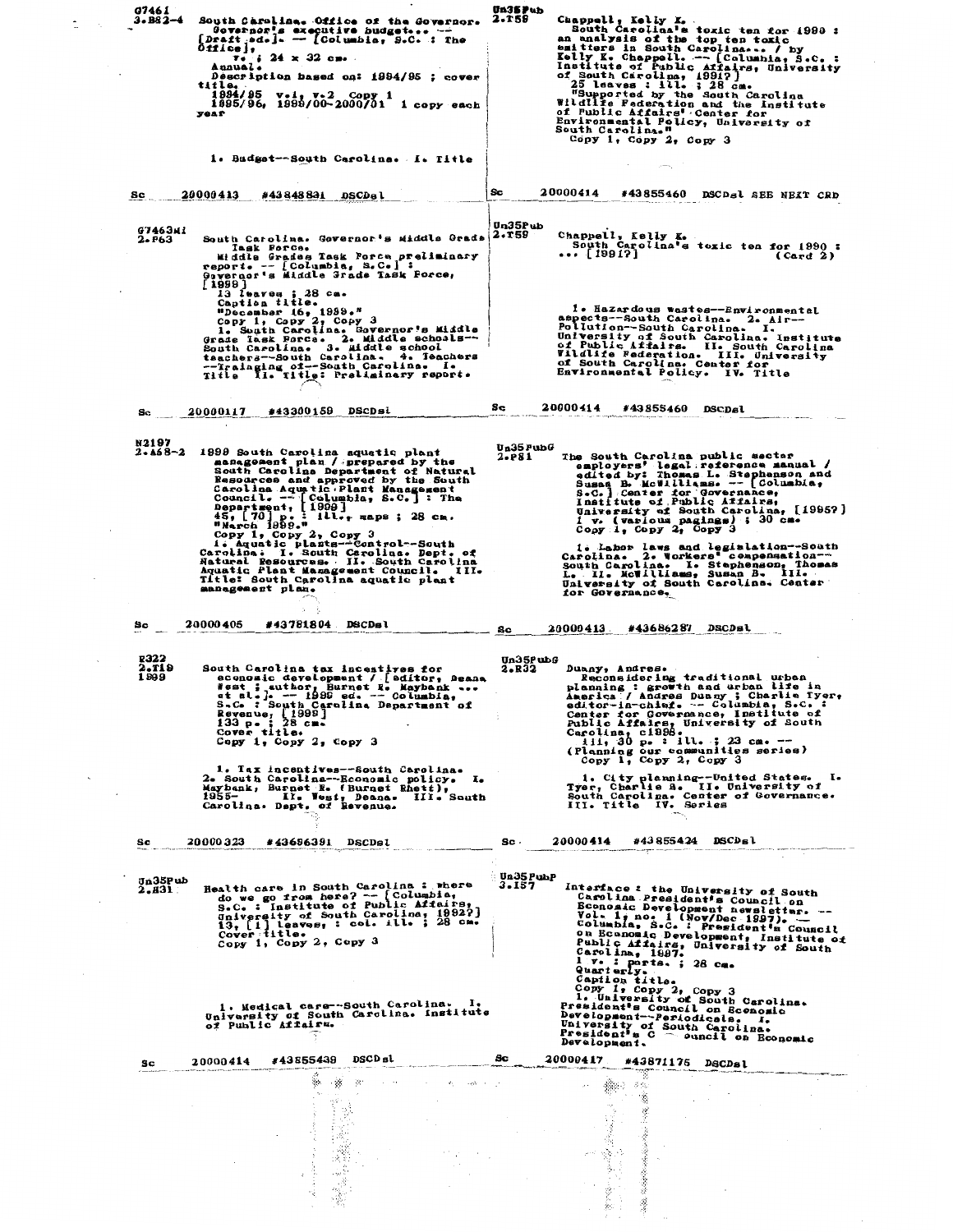INELUDED<br>SHIPMENT

- NEW SERIAL

| <b>B8595G</b><br>3. S82<br>Success stories. -- Columbia, S.C. :<br>State Budget & Control Board, Office<br>of General Services,<br>v. : ill. ; 28 cm.<br>Annual.<br>Description based on: November, 1999<br>; caption title.<br>1. South Carolina. State Budget and<br>Control Board. Office of General<br>Services--Officials and employees--<br>Periodicals. 2. Success--South<br>Carolina--Periodicals. I. South<br>Carolina. State Budget and Control<br>Board. Office of General Services.<br>20000323<br>#43696327 DSCDsl<br>Sc.                                                              | <b>H3496ELCC</b><br>3.H19<br>Hazardous waste activities reported in<br>South Carolina for -- 1997-<br>Columbia, S.C. : South Carolina<br>Department of Health and<br>Environmental Control, Bureau of Land<br>and Waste Managment, Division of<br>Compliance Monitoring and<br>Enforcement, Compliance Montoring<br>Section, 1997-<br>$v_i$ : ill. ; 28 cm.<br>Annual.<br>1997 Сору 1, Сору 2, Сору 3<br>Continues: Hazardous waste activities<br>reported in South Carolina for<br>$(0$ CoLC $)$ 18783522.<br>1. Hazardous wastes--South Carolina.<br>I. South Caro  Lina. Bureau of Land<br>and Waste Man<br>agement. Compliance<br>ction.<br><b>Monitoring Se</b><br>20000414 #43855493 DSCDsl<br>Sc. |
|-----------------------------------------------------------------------------------------------------------------------------------------------------------------------------------------------------------------------------------------------------------------------------------------------------------------------------------------------------------------------------------------------------------------------------------------------------------------------------------------------------------------------------------------------------------------------------------------------------|----------------------------------------------------------------------------------------------------------------------------------------------------------------------------------------------------------------------------------------------------------------------------------------------------------------------------------------------------------------------------------------------------------------------------------------------------------------------------------------------------------------------------------------------------------------------------------------------------------------------------------------------------------------------------------------------------------|
| <b>Ed8332R</b><br>3. м35<br>Membership projections  and student<br>counts at selected intervals from<br>birth to college entrance. - 2000-<br>$-$ [Columbia, S.C. : South<br>Carolina Department of Education],<br>Office of Research, 2000-<br>$\mathbf{v}$ .: ill.: 28 cm.<br>Annual.<br>2000/2005 Copy 1, Copy 2, Copy 3<br>Continues: Membership projections<br>and student counts at selected<br>intervals from birth to college<br>entrance.<br>1. School attendance--South Carolina<br>--Forecasting--Statistics. I. South<br>Carolina. State Dept. of Education.<br>Office of Res or earch. | Un35Mel<br>3.C55<br>Communications. -- April 1995-<br>Columbia, S.C. : School of Medicine<br>Library, the University of South<br>Carolina, 1995-<br>$v_0$ : ill. ; 28 cm.<br>Irregular.<br>Caption title.<br>1. University of South Carolina. d<br>School of Medicine. Library--<br>Periodicals. I. University of South<br>Carolina. School of Medicine. Library.                                                                                                                                                                                                                                                                                                                                        |
| 20000407<br>#43797568 DSCDsl<br>Sc.                                                                                                                                                                                                                                                                                                                                                                                                                                                                                                                                                                 | 20000407<br>Sc.<br>#43797516 DSCDsl                                                                                                                                                                                                                                                                                                                                                                                                                                                                                                                                                                                                                                                                      |
| в≡7350с<br>The network. - 1st ed. (Winter 1999-<br>3.837<br>$2000$ )- . - Columbia, S.C. : South<br>Carolina Occupational Information<br>Coodinating Committee, 1999-<br>v. : ill. ; 28 cm.<br>Quarterly.<br>Caption title.<br>1. South Carolina Occupational<br>- 2.<br>Information System--Periodicals.<br>South Carolina Occupational Information<br>Coordinating Committee--Periodicals.<br>3. Career development--South Carolina--<br>Periodicals. I. South Carolina<br>Occupational Information Coordinating<br>Committee.                                                                    | un35PubB<br>Centerpiece: the newsletter of the<br>University of South Carolina Center<br>3.C35<br>for Bloethics. - Columbia, S.C. :<br>Center for Bicethics, Institute of<br>Public Affairs, University of South<br>Carolina,<br>$v6$ : ill. ; 28 cm.<br>Quarterly.<br>Description based on: Vol.i, no.4<br>(Spring 1996) ; caption title.<br>1. University of South Carolina.<br>2.<br>Center for Bloethics--Periodicals.<br>Bioethics-Periodicals. I. University<br>of South Carolina. Center for<br><b>Bioethics.</b><br><b>DSCDsl</b><br>#43843577                                                                                                                                                   |
| #43855739 DSCDsl<br>20000414<br>Sc                                                                                                                                                                                                                                                                                                                                                                                                                                                                                                                                                                  | 20000413<br>Sc                                                                                                                                                                                                                                                                                                                                                                                                                                                                                                                                                                                                                                                                                           |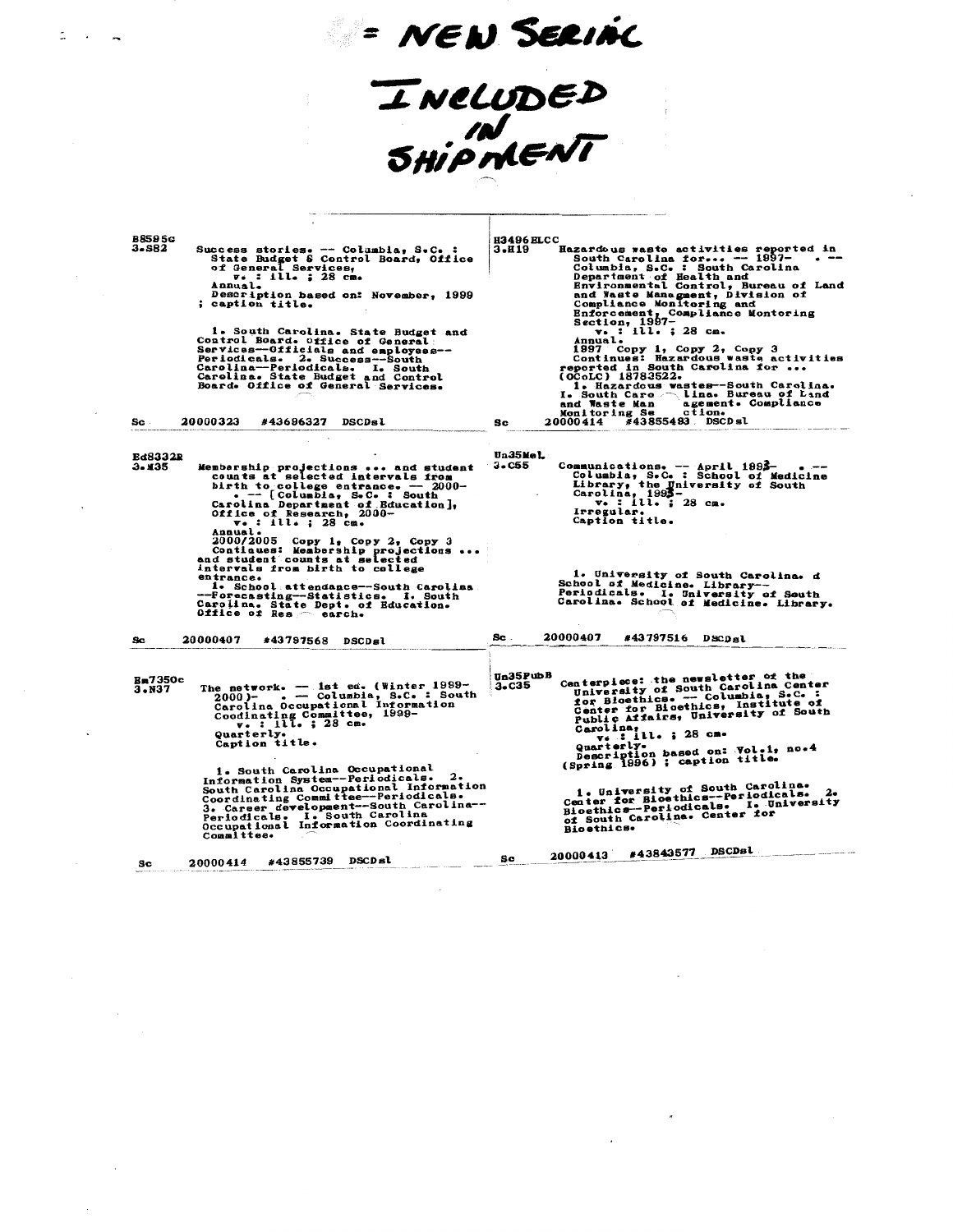BUN: ABW-0841 Entered: 03/15/2000 Modified: 03/15/2000 ype: a Bib 1: m Enc 1: I Desc: a Ctry: scu Lang: eng Mod: Srce: d Ill: a Audience: e Form: Cont: Gvt: s Cnf: 0 Fst: 0 Ind: 0 Fic: 0 Bio: Dat tp: s Dates: 2000 Control:  $003;$ ;a OCoLC \$  $005:$  $: a 20000315122802.0$  \$  $010;$  $: 0.43636335$ \$ ; a DSC \$c DSC \$  $040;$  $043:$ ;a n-us-sc \$  $086;$ ;a Ag8357 2.F16 \$2 sedocs \$ 099; :a Ag8357 \$a 2.F16 \$  $049;$ ;a DSCD \$ 245; 00; a South Carolina Farmers Market location assessment / \$c prepared by Carter Goble Associates, Inc. \$ ;a [Columbia, S.C.] : \$b South Carolina Department of Agriculture,  $260;$  $$c$  [2000] \$ ;a 1 v. (various pagings) : \$b ill. ; \$c 28 cm. \$  $300:$  $500;$ ;a "January, 2000." \$  $590<sub>i</sub>$  $: a \text{ Copy } 1, \text{ Copy } 2, \text{ Copy } 3 \text{ } $$ 610; 20; a South Carolina Farmers Market. \$ 650; 0; a Farmers' markets \$z South Carolina \$z Columbia. \$ 710; 2 ;a Carter-Goble Associates. \$ 710; 1 ;a South Carolina. \$b Dept. of Agriculture. \$  $994:$  : a EO \$b DSC \$

 $\geq$ 

0=MARION